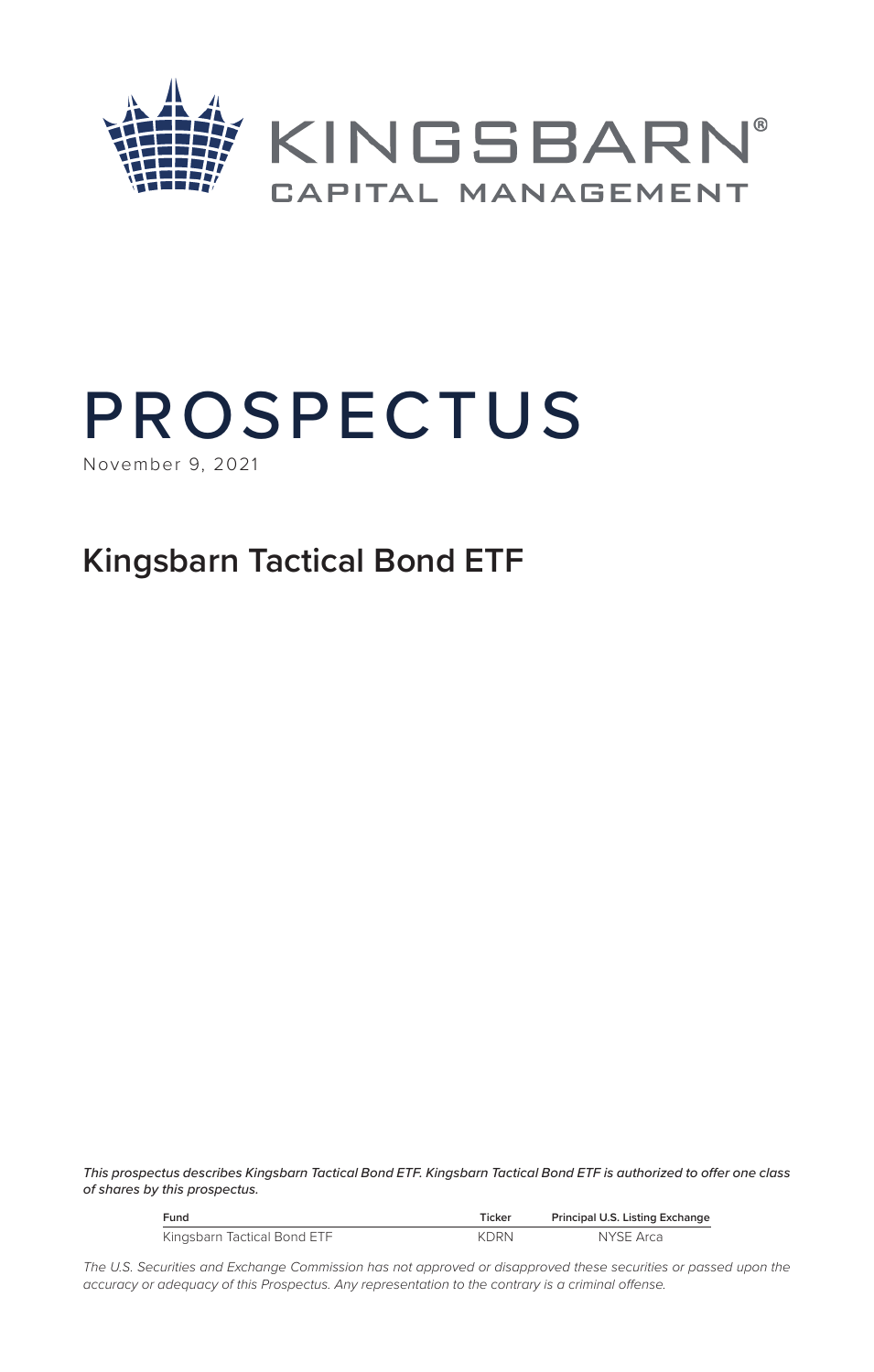# **Table of Contents**

| ADDITIONAL INFORMATION ABOUT THE FUND'S INVESTMENTS  13<br>FREQUENT PURCHASES AND REDEMPTIONS OF FUND SHARES  30 |  |
|------------------------------------------------------------------------------------------------------------------|--|
|                                                                                                                  |  |
|                                                                                                                  |  |
|                                                                                                                  |  |
|                                                                                                                  |  |
|                                                                                                                  |  |
|                                                                                                                  |  |
|                                                                                                                  |  |
|                                                                                                                  |  |
|                                                                                                                  |  |
|                                                                                                                  |  |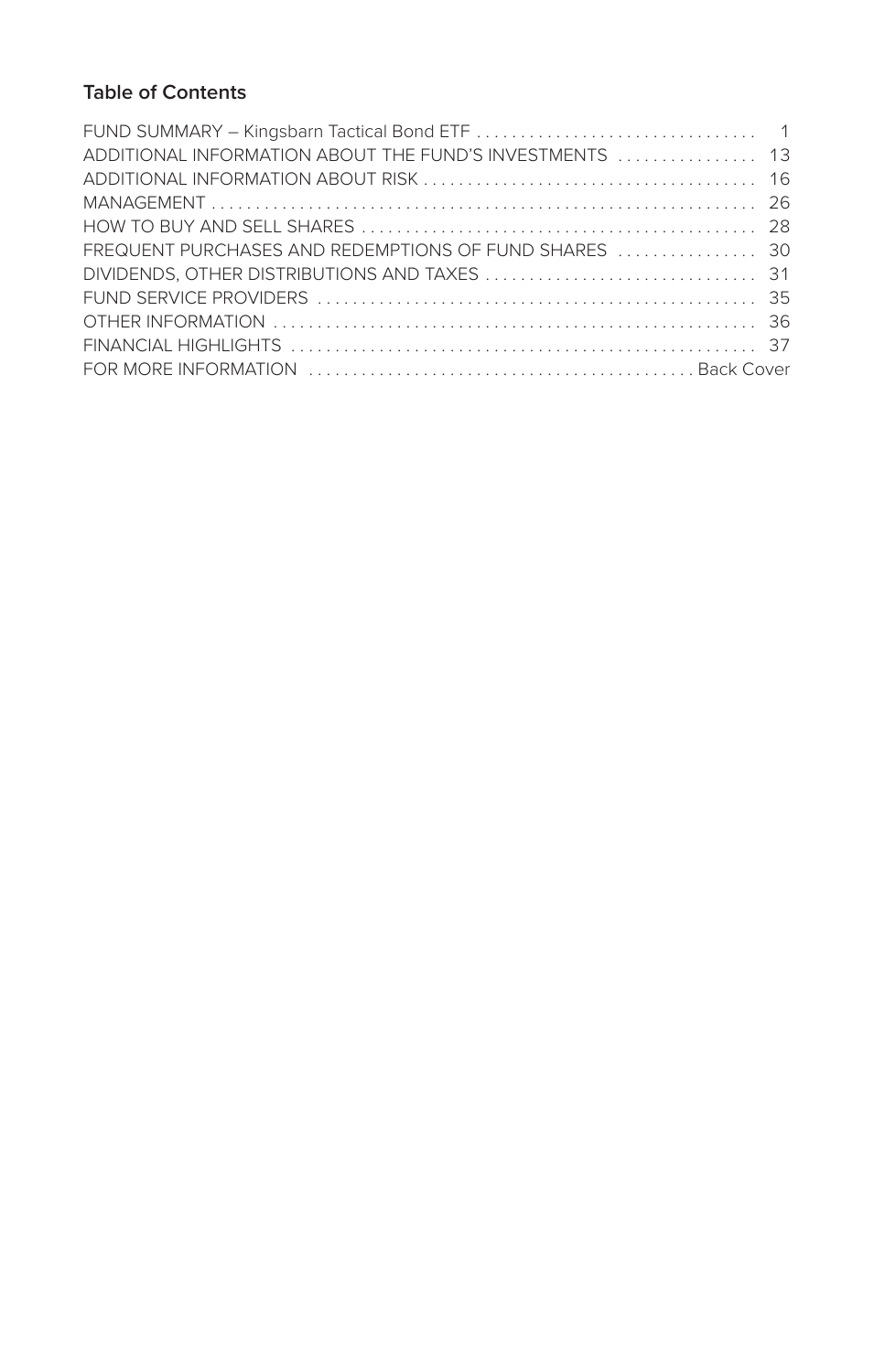# **FUND SUMMARY**

#### Investment Objective

Kingsbarn Tactical Bond ETF (the "Fund") seeks to maximize total return.

#### Fees and Expenses of the Fund

This table describes the fees and expenses that you may pay if you buy, hold and sell shares of the Fund. Investors purchasing shares on a national securities exchange, national securities association, or over-the-counter trading system where shares may trade from time to time (each, a "secondary market") may be subject to customary brokerage commissions charged by their broker that are not reflected in the table and example set forth below.

#### Annual Fund Operating Expenses

(expenses that you pay each year as a percentage of the value of your investment)

|                                                               | 1.25%       |
|---------------------------------------------------------------|-------------|
|                                                               | <b>None</b> |
|                                                               | <b>None</b> |
|                                                               | 0.19%       |
|                                                               | 144%        |
| Less Fee Waivers and/or Expense Reimbursements                | $(0.30\%)$  |
| Total Annual Fund Operating Expenses After Fee Waivers and/or |             |
|                                                               | 1.14%       |

(1) Kingsbarn Capital Management, LLC (the "Adviser") has contractually agreed to waive its management fee to an annual rate of 0.95% of the average daily net assets of the Fund until March 31, 2023 and the Adviser may not terminate this arrangement prior to that date.

(2) Other Expenses and Acquired Fund Fees and Expenses are based on estimated amounts for the current fiscal year.

#### **Example**

This example is intended to help you compare the cost of investing in the Fund with the cost of investing in other funds. The example assumes that you invest \$10,000 in the Fund for the time periods indicated and then redeem all of your shares at the end of those periods. The example also assumes that your investment has a 5% return each year and that the Fund's operating expenses remain the same. The effect of the Adviser's agreement to waive a portion of its management fee is reflected in the example shown below for the first year. Although your actual costs may be higher or lower, based on these assumptions your costs would be:

| Name of Fund                | 1 Year | 3 Years |
|-----------------------------|--------|---------|
| Kingsbarn Tactical Bond ETF |        | \$426   |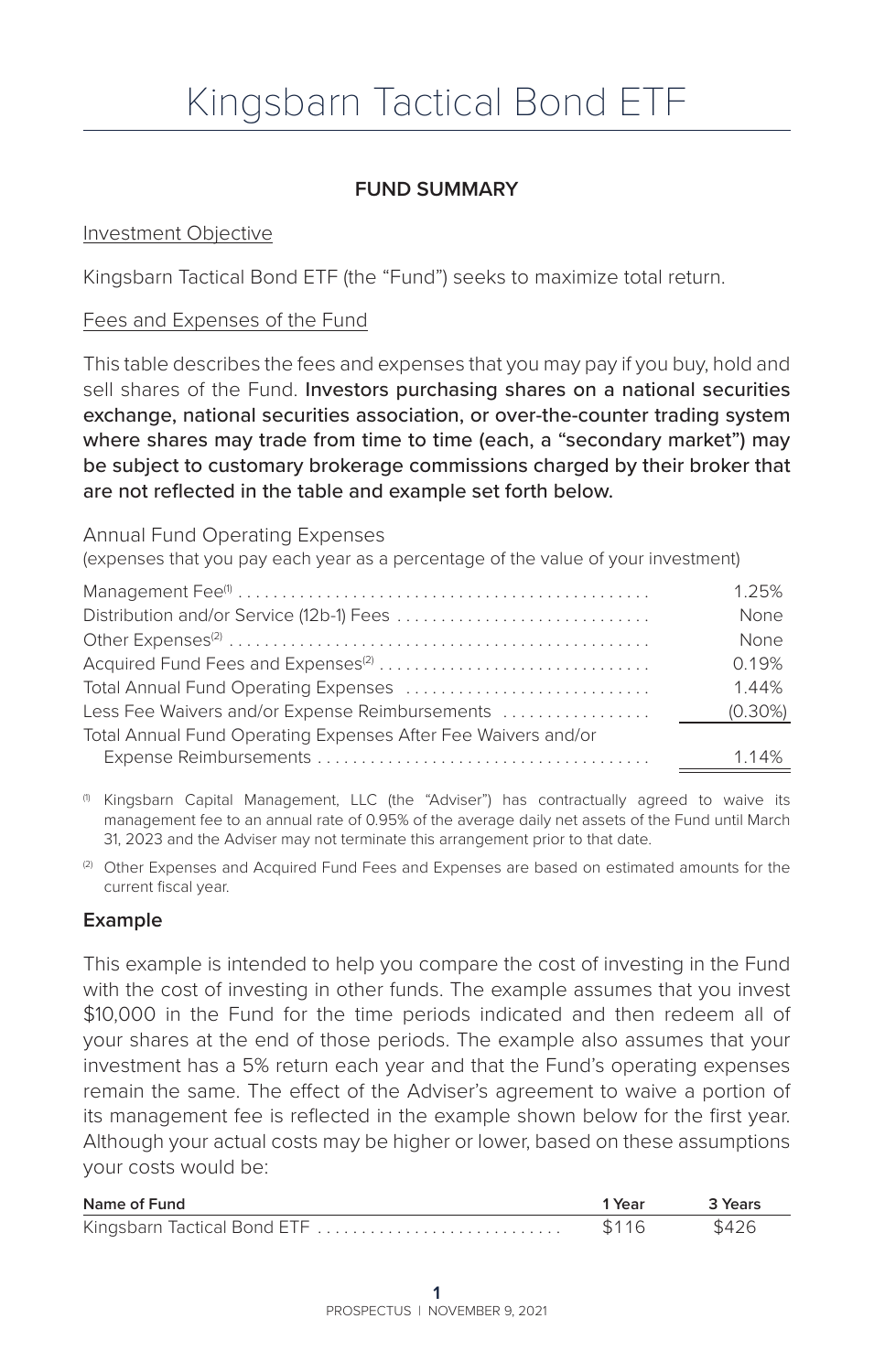# Portfolio Turnover

The Fund pays transaction costs, such as commissions, when it buys and sells securities (or "turns over" its portfolio). A higher portfolio turnover rate may indicate higher transaction costs and may result in higher taxes when Fund shares are held in a taxable account. These costs, which are not reflected in annual fund operating expenses or in the example, affect the Fund's performance. As of the date of this Prospectus, the Fund has not yet commenced operations and therefore does not have any portfolio turnover information available.

#### Principal Investment Strategies

The Fund seeks to achieve its investment objective by investing in a combination of exchange-traded funds ("ETFs") focusing on fixed-income investments ( "Underlying Bond Funds") and futures contracts on 10-year U.S. Treasury notes ("10-Year Treasury Futures"). The Adviser will attempt to construct a diversified portfolio of Underlying Bond Funds that offer the most attractive risk-adjusted return characteristics based on the Adviser's analysis of the Underlying Bond Fund's total return, volatility, liquidity and fee structure. The Fund's portfolio is selected by identifying Underlying Bond Funds focused on a range of fixedincome instruments that provide exposure to various credit qualities and issuers to enable the Fund to navigate a variety of market conditions. The Fund normally holds between eight and twelve Underlying Bond Funds but, at times, may hold more or less and may shift its investments among fixed-income instruments depending on the Adviser's assessment of market conditions and the suitability of investment opportunities. Under normal circumstances, the Fund invests at least 80% of its net assets in bonds and other fixed-income securities through its investments in the Underlying Bond Funds.

The Adviser tactically manages the duration exposure of the Fund's bond portfolio to generate excess returns. The management of the portfolio's duration exposure is driven by a directional, short-term interest rate forecast by the Adviser which then drives the Adviser's decisions to purchase or sell the 10-Year Treasury Futures for the Fund's portfolio. As the Adviser's interest rate outlook changes, the portfolio's average duration is adjusted through the use of efficient and liquid 10-Year Treasury Futures to coincide with the Adviser's directional interest rate forecast. When the Adviser expects interest rates to fall, the average duration of the portfolio will be lengthened in order to get the maximum benefit from that expected interest rate change. On the other hand, if the Adviser's expects interest rates to rise, the portfolio's average duration will be shortened, moving it closer to zero, to minimize the negative effect on the Underlying Bond Fund values. The forecasting process is systematic and utilizes multiple market based, economic and technical factors.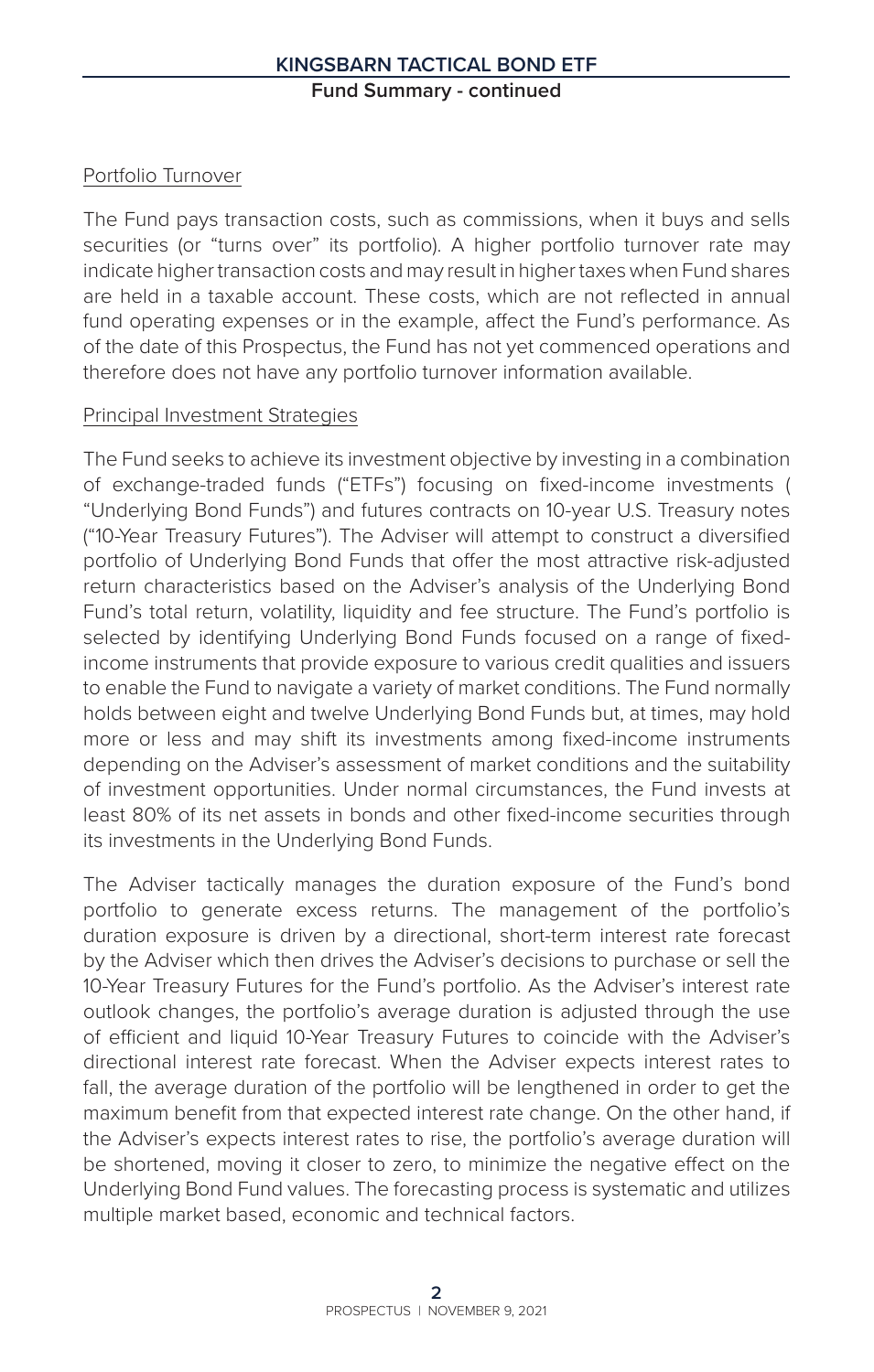The Fund may invest in Underlying Bond Funds that that provide exposure to U.S. and international fixed-income securities, including emerging markets securities, of any maturity or duration. The Underlying Bond Funds may hold fixed-income securities of any credit quality, including below investment grade or "junk" bonds. The Fund may also invest in Underlying Bond Funds that, without limitation, purchase fixed-income securities in any sector and issued by companies, municipalities or government bodies of any size. The fixedincome securities in which the Underlying Bond Funds invest include corporate debt obligations, obligations issued or guaranteed by the U.S. and foreign governments, their agencies and instrumentalities, municipal debt obligations, bank obligations, mortgage-related securities (including those that are issued on a when-issued or delayed delivery basis) and asset-backed securities, commercial paper, repurchase agreements, obligations of other domestic and foreign issuers, securities of domestic or foreign issuers denominated in U.S. dollars or in currencies other than the U.S. dollar, and obligations of supranational organizations. The Underlying Bond Funds may be index funds which means they seek to track the investment results of a particular index (a "target index").

The Underlying Bond Funds may also purchase derivative instruments or engage in transactions in derivative transactions, including swaps, futures contracts and options on futures contracts. The Underlying Bond Funds will generally use the forgoing instruments to hedge against interest rate and/or credit risks. The Underlying Bond Funds may use forward foreign currency exchange contracts to attempt to protect against uncertainty in the level of future foreign currency rates, to hedge against fluctuations in currency exchange rates or to transfer balances from one currency to another. The Underlying Bond Funds may also lend their portfolio securities to generate additional income.

The Adviser will rebalance the Fund's allocation in Underlying Bond Funds to an equal-weight allocation on an annual basis. The Adviser may sell an Underlying Bond Fund as part of its annual re-balancing or to invest in another security believed to offer superior investment opportunities based on the Adviser's investment criteria discussed above. The Adviser may add new Underlying Bond Funds or replace or eliminate existing Underlying Bond Funds without notice or shareholder approval. The Fund may hold cash or invest in short-term paper and other short-term investments (instead of allocating investments to an Underlying Bond Fund) as deemed appropriate by the Adviser.

The Fund intends to operate as a "diversified" fund under both the rules and regulations of the 1940 Act and Sub-Chapter M of the Internal Revenue Code.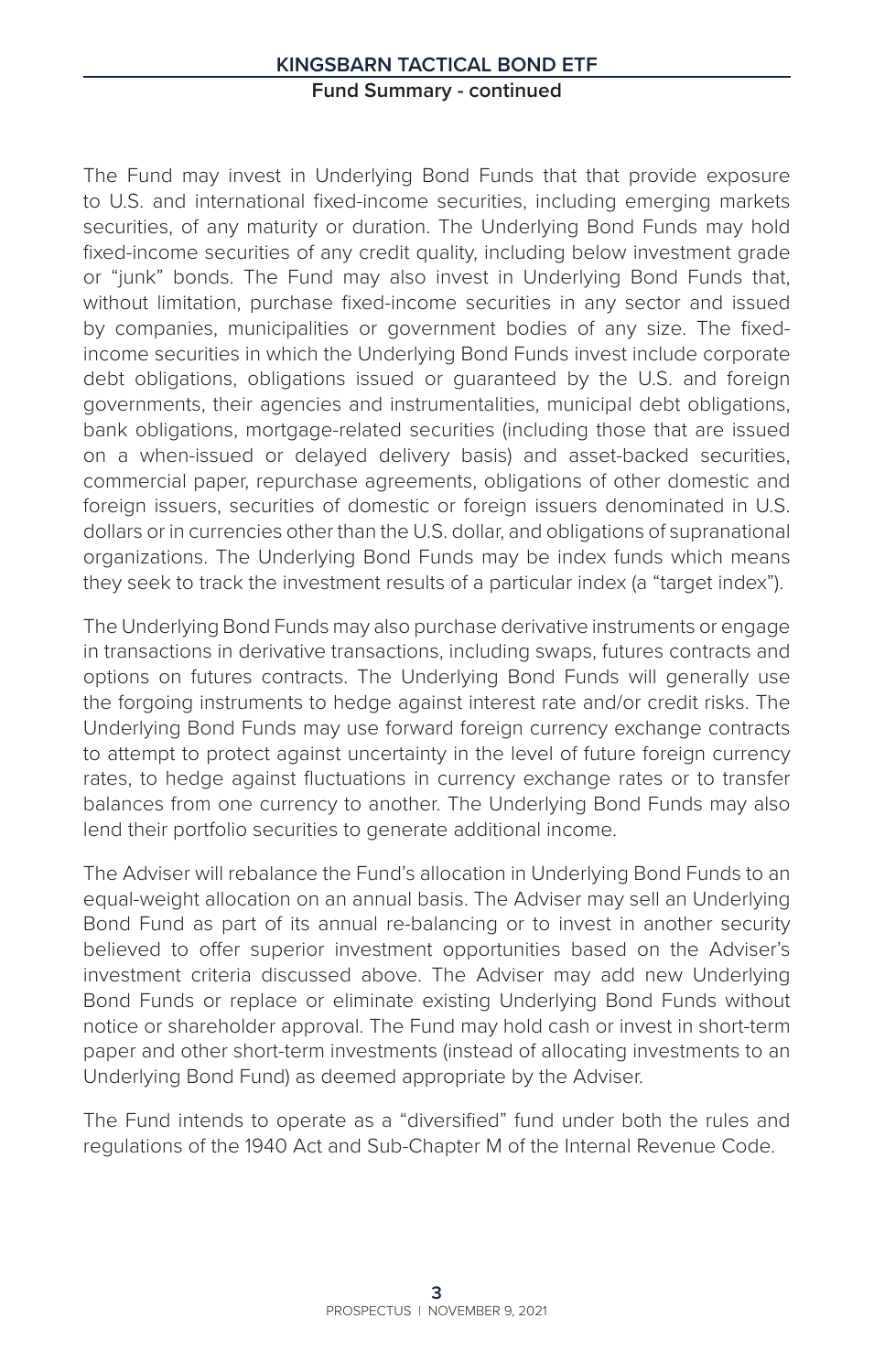# Principal Risks

As with all funds, a shareholder is subject to the risk that his or her investment could lose money. The principal risks affecting shareholders' investments in the Fund are set forth below. An investment in the Fund is not a bank deposit and is not insured or guaranteed by the FDIC or any government agency. The principal risks described herein pertain to direct risks of making an investment in the Fund and/or risks of the Underlying Bond Funds.

Market Risk. The market value of securities owned by the Fund may decline, at times sharply and unpredictably.

Active Management Risk. The Fund is subject to management risk as an actively-managed investment portfolio. The Adviser's investment decisions about individual securities impact the Fund's ability to achieve its investment objective. The Adviser's judgments about the attractiveness and potential appreciation of particular investments in which the Fund invests may prove to be incorrect and there is no guarantee that the Adviser's investment strategy will produce the desired results.

Other Investment Company Securities Risk. When the Fund invests in Underlying Bond Funds, it is subject to the risks associated with those investment companies, (such as the risk that the fund will be concentrated in a particular issuer, market, industry or sector, and therefore will be especially susceptible to loss due to adverse occurrences affecting that issuer, market, industry or sector). The Fund may be affected by losses of the Underlying Bond Funds and the level of risk arising from the investment practices of the Underlying Bond Funds (such as the use of derivative transactions by the Underlying Bond Funds). The ability of the Fund to meet its investment objective is affected by the ability of the Underlying Bond Funds to meet their investment objectives. The Fund has no control over the investments and related risks taken by the Underlying Bond Funds in which it invests. Underlying Bond Funds incur operating expenses that are separate from those of the Fund. As a result, the Fund's shareholders will indirectly bear a proportionate share of the operating expenses of the Underlying Bond Funds, in addition to Fund expenses.

Fixed-Income Securities Risk. While fixed-income securities normally fluctuate less in price than stocks, there have been extended periods of increases in interest rates that have caused significant declines in fixed income securities prices. The values of fixed-income securities may be affected by changes in the credit rating or financial condition of their issuers. Generally, the lower the credit rating of a security, the higher the degree of risk as to the payment of interest and return of principal.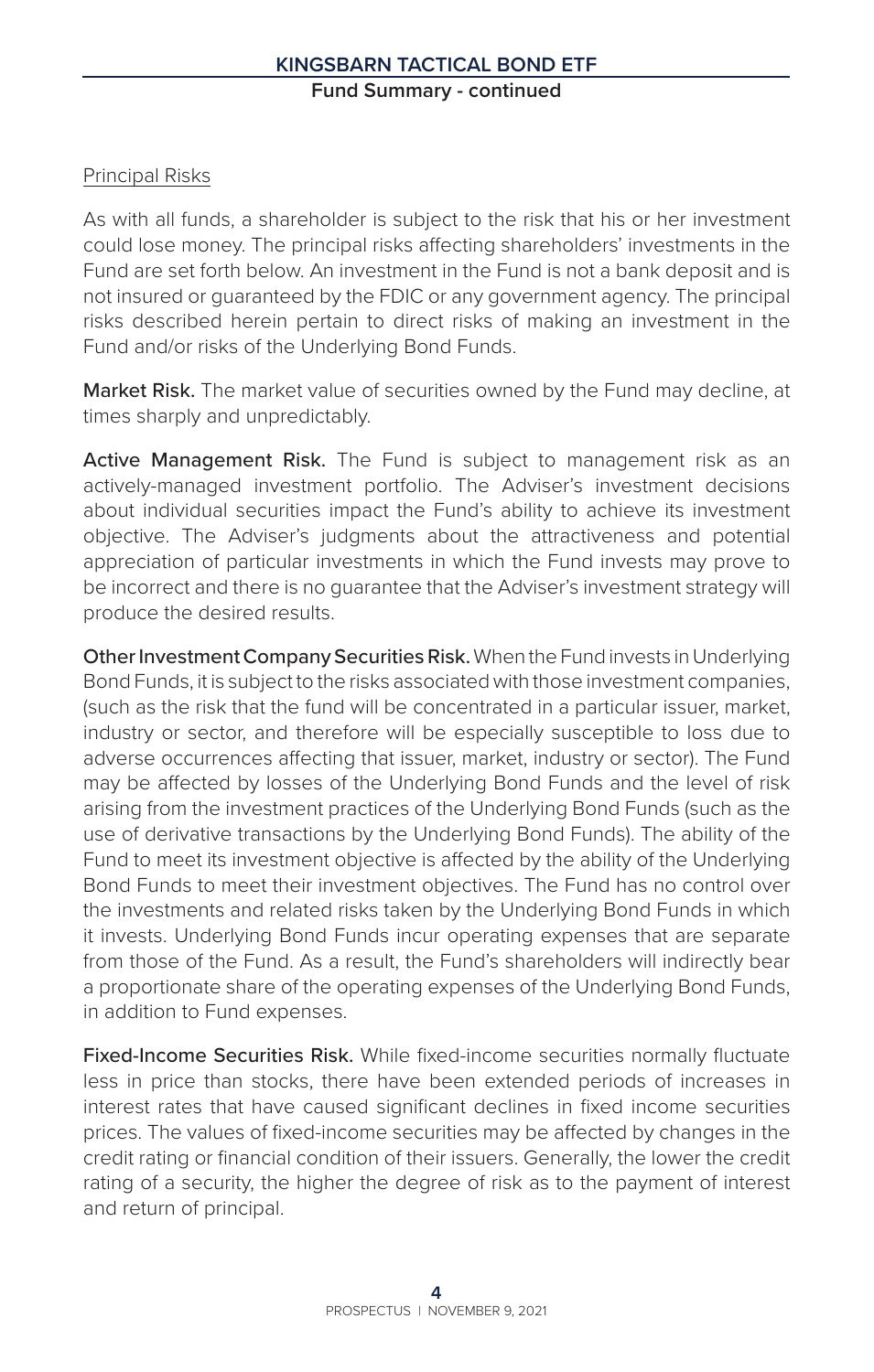Credit Risk. The issuer of a fixed-income security may not be able to make interest and principal payments when due. Generally, the lower the credit rating of a security, the greater the risk that the issuer will default on its obligation.

Change in Rating Risk. If a rating agency gives a debt security a lower rating, the value of the debt security will decline because investors will demand a higher rate of return.

Interest Rate Risk. The value of the Fund may fluctuate based upon changes in interest rates and market conditions. As interest rates increase, the value of the Fund's income-producing investments may go down. For example, bonds tend to decrease in value when interest rates rise. Debt obligations with longer maturities typically offer higher yields, but are subject to greater price movements as a result of interest rate changes than debt obligations with shorter maturities

Duration Risk. Prices of fixed-income securities with longer effective maturities are more sensitive to interest rate changes than those with shorter effective maturities.

Prepayment Risk. Underlying Bond Funds in which the Fund invests may invest in mortgage- and asset-backed securities, which are subject to fluctuations in yield due to prepayment rates that may be faster or slower than expected.

Income Risk. The Fund's income could decline due to falling market interest rates. In a falling interest rate environment, the Fund or an Underlying Bond Fund may invest its assets in lower-yielding securities. Because interest rates vary, it is impossible to predict the income or yield of the Fund or any Underlying Bond Fund for any particular period. In a falling interest rate environment, there may be lower-yielding securities.

High Yield ("Junk") Bond Risk. Junk bonds are speculative, involve greater risks of default, downgrade, or price declines and are more volatile and tend to be less liquid than investment-grade securities. Companies issuing high yield bonds are less financially strong, are more likely to encounter financial difficulties, and are more vulnerable to adverse market events and negative sentiments than companies with higher credit ratings. Junk bonds are generally less liquid than higher-quality securities. Many of these securities are not registered for sale under the federal securities laws and/or do not trade frequently. When they do trade, their prices may be significantly higher or lower than expected. At times,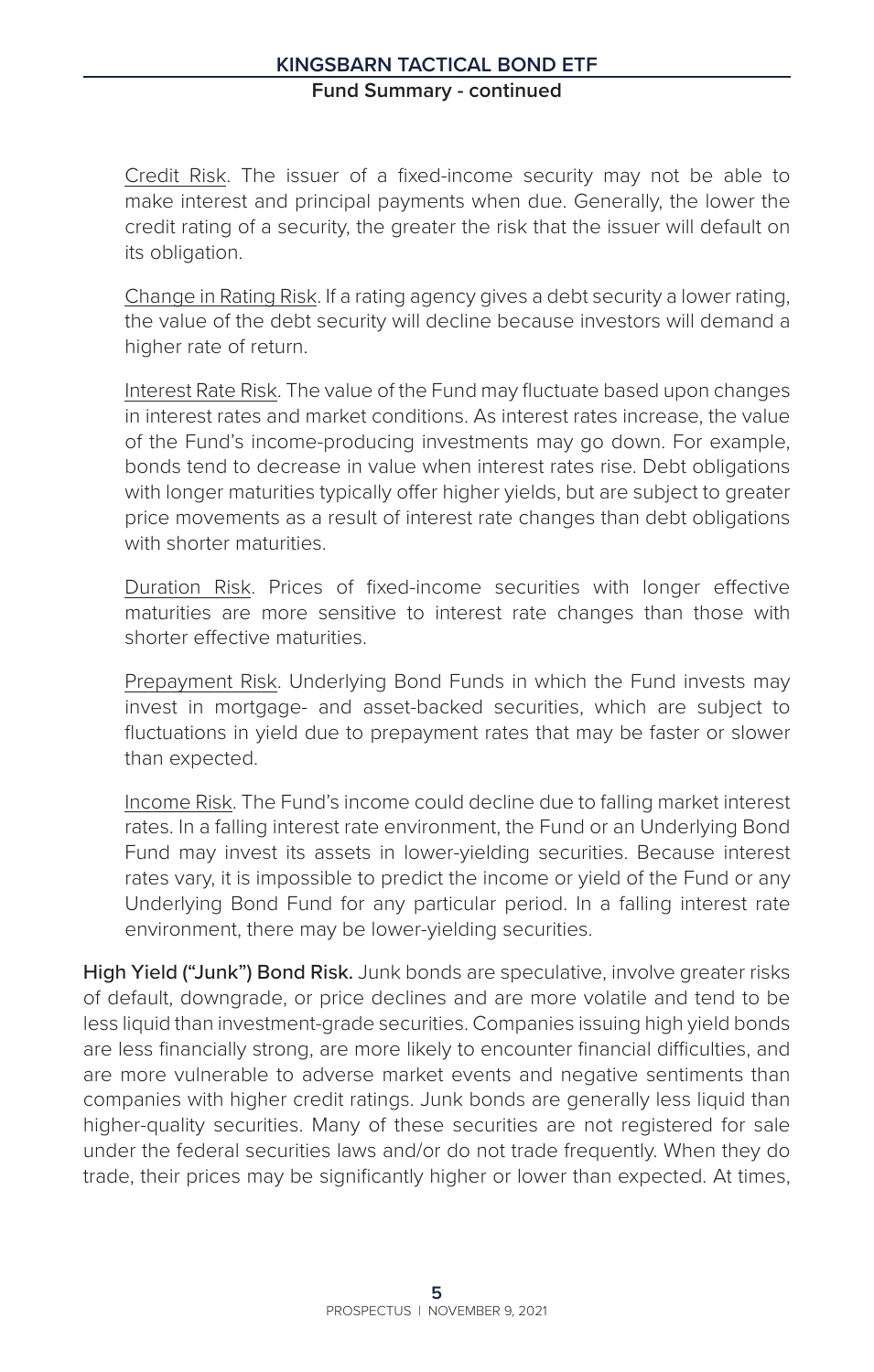it may be difficult to sell these securities promptly at an acceptable price, which may limit the Underlying Bond Fund's ability to sell securities in response to specific economic events or to meet redemption requests. As a result, certain high-yield debt instruments may pose greater illiquidity and valuation risks.

Derivatives Risk. The Fund will use derivative instruments such as futures contracts and the Underlying Bond Funds may use derivative instruments such as swaps, foreign currency exchange forward contracts, futures contracts and options on futures contracts. The value of derivatives may rise or fall more rapidly than other investments. For some derivatives, it is possible to lose more than the amount invested in the derivative. Other risks of investments in derivatives include imperfect correlation between the value of these instruments and the underlying assets; risks of default by the other party to the derivative transactions; risks that the transactions may result in losses that offset gains in portfolio positions; and risks that the derivative transactions may not be liquid. If the Fund or Underlying Bond Fund is not successful in employing such instruments in managing its portfolio, its performance will be worse than if it did not invest in such instruments. In utilizing certain derivatives, a fund's losses are potentially unlimited. Derivative instruments may also involve the risk that other parties to the derivative contract may fail to meet their obligations, which could cause losses to the Underlying Bond Fund and the Fund.

Risk of Investing in Futures. The Fund will and the Underlying Bond Funds may invest in futures contracts. Futures contracts can be highly volatile and using futures can increase the volatility of a fund's net asset value ("NAV") and/or lower total return. Additionally, a relatively small movement in the price or value of a futures transaction may result in substantial losses to the fund, and the potential loss from futures can exceed the fund's initial investment in such contracts. Futures contracts involve the risk of mispricing or improper valuation and the risk that changes in the value of a futures contract may not correlate perfectly with the underlying indicator. A liquid secondary market may not always exist for the futures contract positions held by the Fund or an Underlying Bond Fund at any time. While futures contracts are generally liquid instruments, under certain market conditions they may become illiquid. As a result, the Fund or an Underlying Bond Fund, may not be able to close out a position in a futures contract at a time that is advantageous. The price of futures can be highly volatile; using them could lower total return, and the potential loss from futures can exceed the initial investment of the Fund or Underlying Bond Fund in such contracts. The use of derivatives by the Fund and Underlying Bond Funds may magnify losses for the Fund and the Underlying Bond Funds.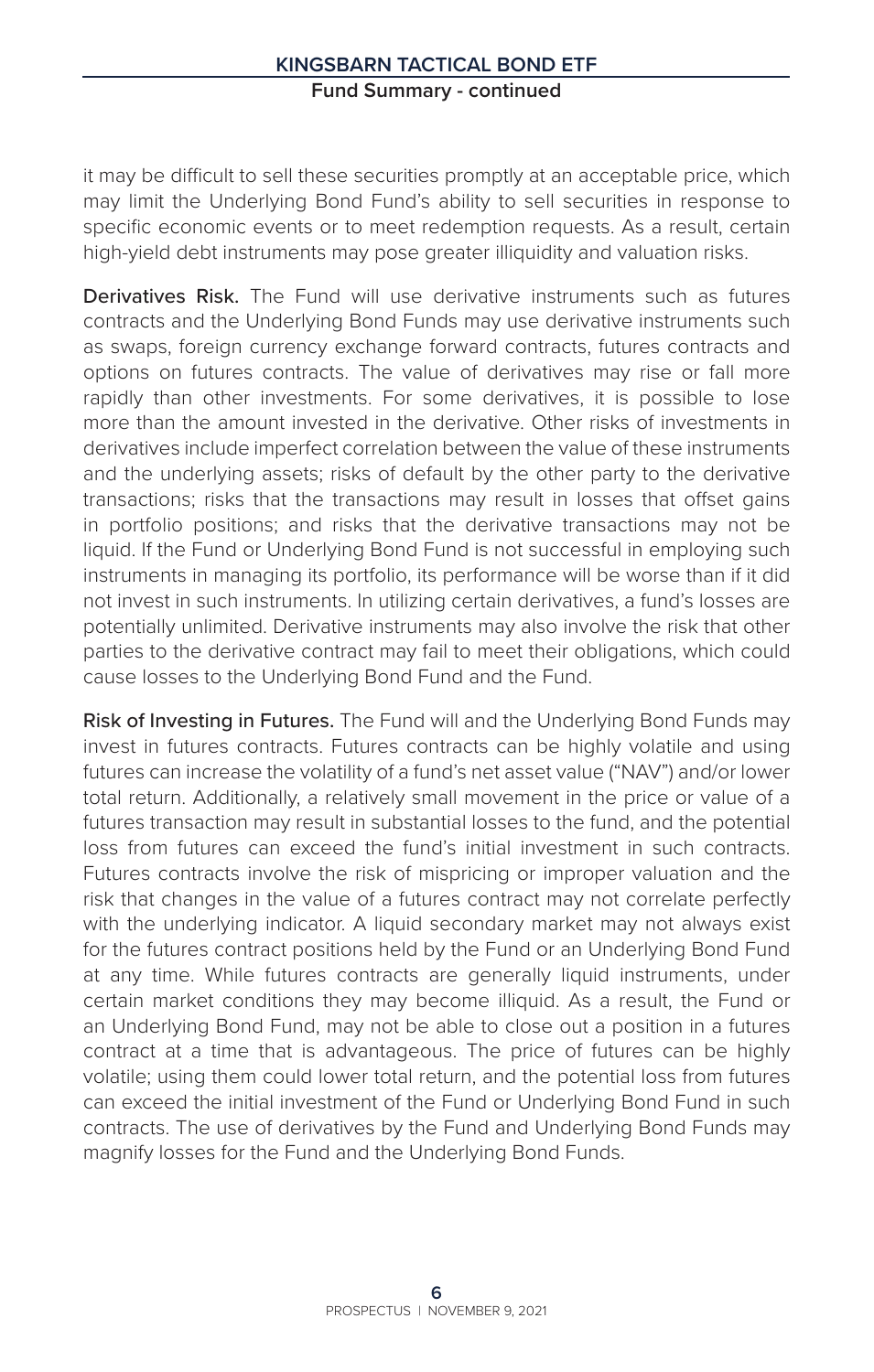Swap Agreements Risk. Swap agreements are contracts among a fund and a counterparty to exchange the return of the pre-determined underlying investment (such as the rate of return of a specified index). Swap agreements may be negotiated bilaterally and traded OTC between two parties or, in some instances, must be transacted through a futures commission merchant and cleared through a clearinghouse that serves as a central counterparty. Risks associated with the use of swap agreements are different from those associated with ordinary portfolio securities transactions, due in part to the fact they could be considered illiquid and many swaps trade on the OTC market. Swaps are particularly subject to counterparty credit, correlation, valuation, liquidity and leveraging risks.

Leverage Risk. The Fund does not seek leveraged returns but, as a result of the use of certain derivatives by the Fund or the Underlying Bond Funds, investment leverage may be created. This means that the derivative position may provide the Fund or Underlying Bond Fund with investment exposure greater than the value of the investment of the Fund or the Underlying Bond Fund in the derivative. As a result, these derivatives may magnify losses to the Fund or Underlying Bond Fund, and even a small market movement may result in significant losses.

Liquidity Risk. The Fund is subject to liquidity risk primarily due to its investments in derivatives and the Underlying Bond Funds' investments in junk bonds and swaps. Investments in illiquid assets involve the risk that the Fund or Underlying Bond Fund may be unable to sell such assets or sell them at a reasonable price.

Mortgage-Related Securities Risk. The Underlying Bond Funds may buy interests in pools of residential or commercial mortgages in the form of "passthrough" mortgage securities. The prices and yields of mortgage-related securities are determined, in part, by assumptions about the rate of payments of the underlying mortgages and are subject to the risks of unanticipated prepayment and extension risks. Mortgage-related securities are also subject to interest rate risk, and the market for mortgage-backed securities may be volatile at times and may be less liquid than the markets for other types of securities.

When-Issued and Delayed Delivery Transactions. Mortgage-related securities may be issued on a when-issued or delayed delivery basis, where payment and delivery take place at a future date. Because the market price of the security may fluctuate during the time before payment and delivery, the Underlying Bond Fund assumes the risk that the value of the security at delivery may be more or less than the purchase price.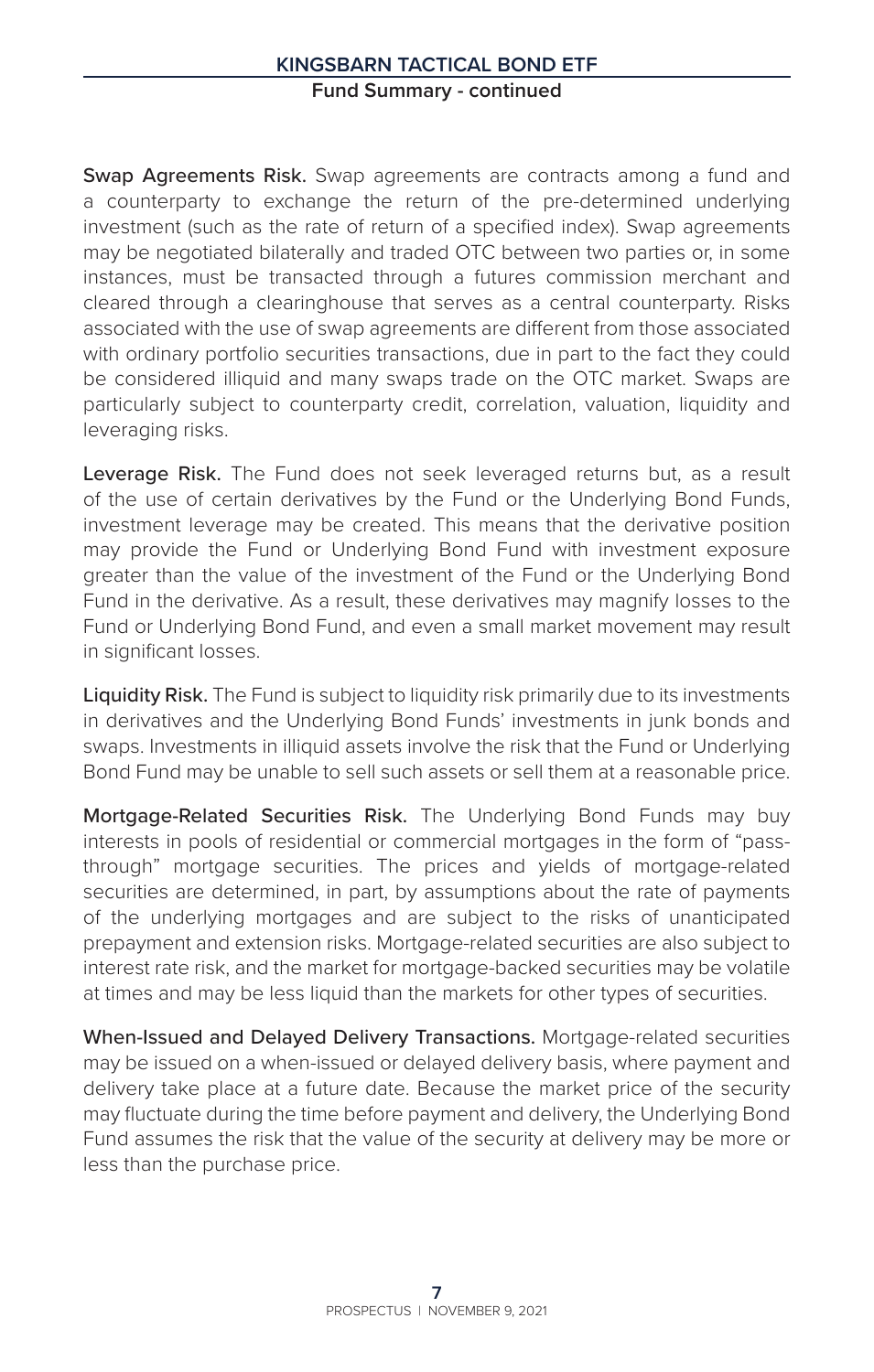Asset-Backed Securities Risk. The Underlying Bond Funds may buy interests in asset-backed securities which are fractional interests in pools of loans, receivables or other assets. They are issued by trusts or other special purpose vehicles and are collateralized by the loans, receivables or other assets that make up the pool. The trust or other issuer passes the income from the underlying asset pool to the investor. Neither the Underlying Bond Fund nor its investment adviser selects the loans, receivables or other assets that are included in the pools or the collateral backing those pools. Asset-backed securities are subject to interest rate risk and credit risk. These securities are subject to the risk of default by the issuer as well as by the borrowers of the underlying loans in the pool. Certain asset-backed securities are subject to prepayment and extension risks.

Foreign Securities Risk. To the extent the Fund invests in in Underlying Bond Funds that invest in foreign securities, it may be subject to additional risks not typically associated with investments in domestic securities. These risks may include, among others, currency risk, country risks (political, diplomatic, regional conflicts, terrorism, war, social and economic instability, currency devaluations and policies that have the effect of limiting or restricting foreign investment or the movement of assets), different trading practices, less government supervision, less publicly available information, limited trading markets and greater volatility.

Risk of Investing in Emerging Markets. Investments in emerging market issuers may be subject to a greater risk of loss than investments in issuers located or operating in more developed markets. Emerging markets may be more likely to experience inflation, political turmoil and rapid changes in economic conditions than more developed markets. Companies in many emerging markets are not subject to the same degree of regulatory requirements, accounting standards or auditor oversight as companies in more developed countries, and as a result, information about the securities in which the Underlying Bond Funds invest may be less reliable or complete.

Currency Risk and Currency Hedging Risk. An Underlying Bond Fund may attempt to offset, or hedge, its foreign currency exposure by entering into currency hedging transactions, primarily through the use of foreign currency exchange forward contracts (a type of derivative). However, it generally is not possible for a fund to perfectly hedge its foreign currency exposure. In addition, the Underlying Bond Fund will incur expenses to hedge its foreign currency exposure. By entering into currency hedging transactions, the Underlying Bond Fund may eliminate any chance to benefit from favorable fluctuations in relevant currency exchange rates. An Underlying Bond Fund's use of foreign currency exchange forward contracts also subjects the Fund to counterparty risk, which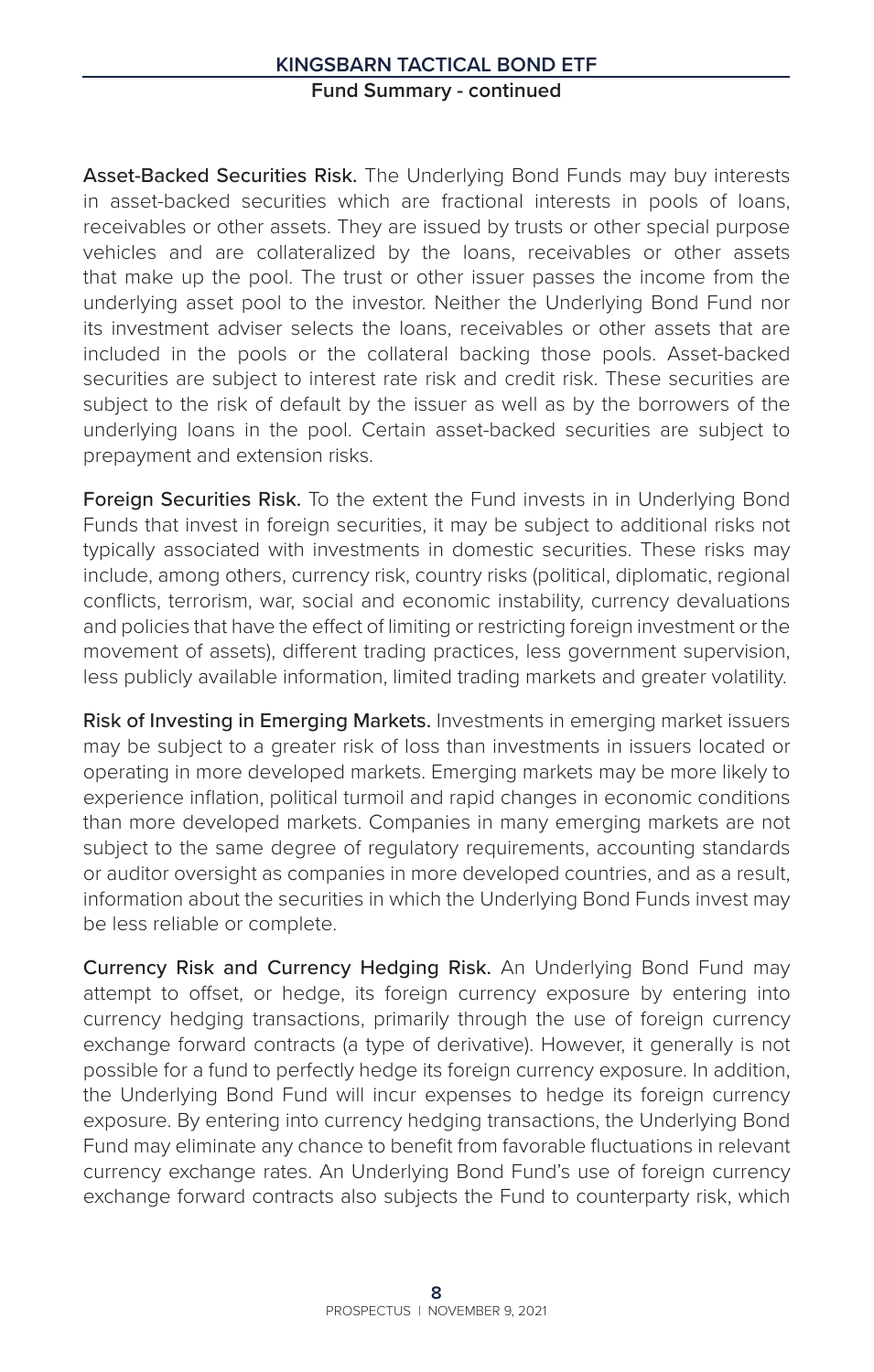is the chance that the counterparty to a currency forward contract with the Underlying Bond Fund will be unable or unwilling to meet its financial obligations.

Sovereign and Quasi-Sovereign Obligations Risk. The Fund may invest in securities issued by or guaranteed by non-U.S. sovereign governments and by entities affiliated with or backed by non-U.S. sovereign governments, which may be unable or unwilling to repay principal or interest when due. In times of economic uncertainty, the prices of these securities may be more volatile than those of corporate debt obligations or of other government debt obligations.

Municipal Securities Risk. Municipal securities can be significantly affected by political or economic changes, including changes made in the law after issuance of the securities, as well as uncertainties in the municipal market related to taxation, legislative changes or the rights of municipal security holders, including in connection with an issuer insolvency. Municipal securities backed by current or anticipated revenues from a specific project or specific assets can be negatively affected by the inability to collect revenues from such projects or assets. Certain municipal securities are issued by entities with limited taxing authority such as school districts, or dependent on revenue from a particular sector or industry, such as the utilities sector, infrastructure sector, or transportation industry.

**ETF Structure Risk.** The Fund and the Underlying Bond Funds are structured as ETFs and as a result are each subject to special risks. These risks may be magnified because they apply to the Fund and each Underlying Bond Fund the Fund holds. Such risks include:

*• Trading Issues Risk.* Trading in ETF shares on an exchange may be halted due to market conditions or for reasons that, in the view of the exchange, make trading in the ETF's shares inadvisable, such as extraordinary market volatility. There can be no assurance that an ETF's shares will continue to meet the listing requirements of its exchange or will trade with any volume. There is no guarantee that an active secondary market will develop for shares of an ETF. In stressed market conditions, the liquidity of shares of an ETF may begin to mirror the liquidity of the ETF's underlying portfolio holdings, which can be significantly less liquid than shares of the ETF. This adverse effect on liquidity for the ETF's shares in turn could lead to differences between the market price of the ETF's shares and the underlying value of those shares.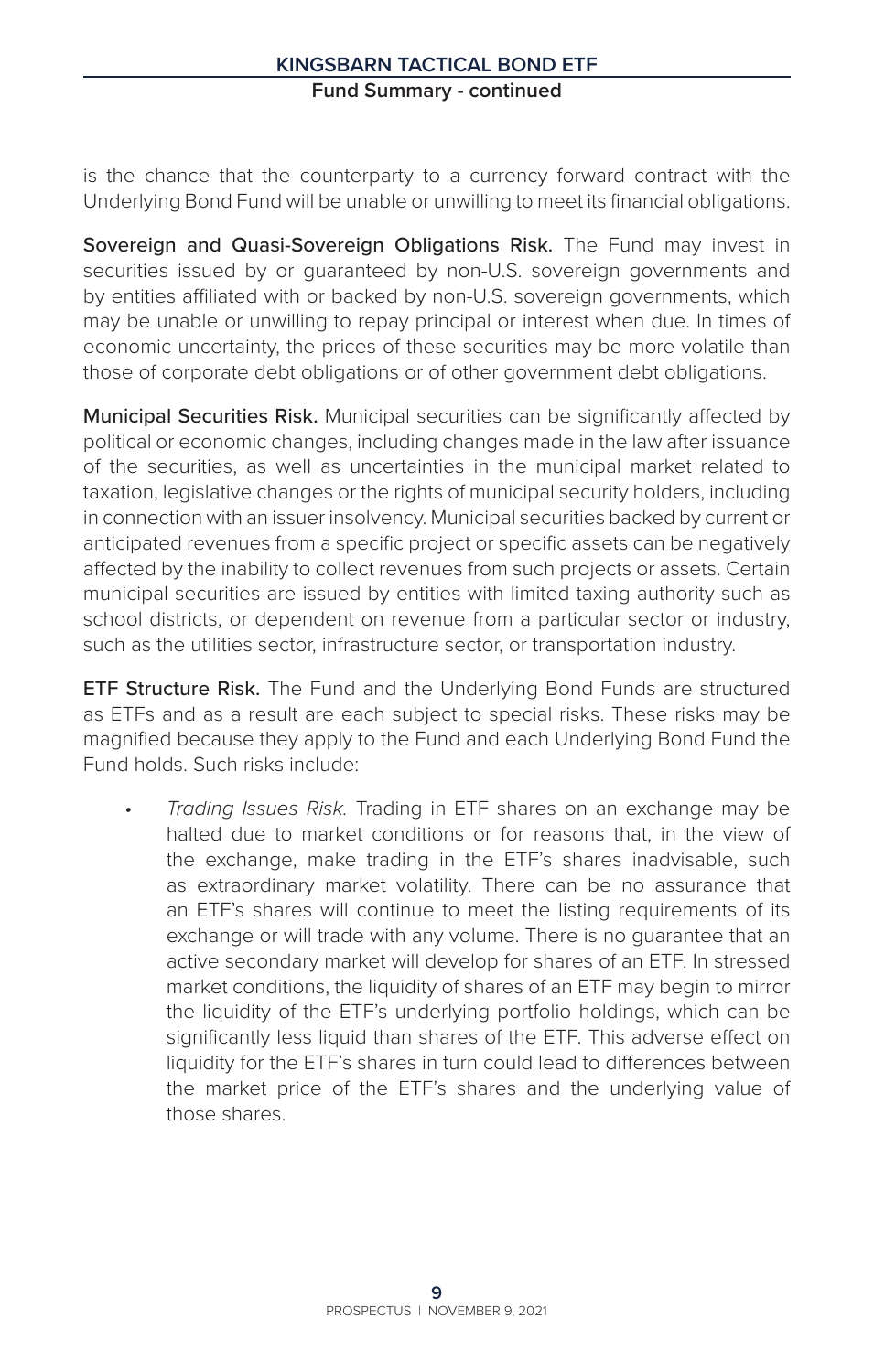- *• Market Price Variance Risk.* The market prices of shares of an ETF will fluctuate in response to changes in the ETF's NAV, and supply and demand for ETF shares and will include a "bid-ask spread" charged by the exchange specialists, market makers or other participants that trade the particular security. There may be times when the market price and the NAV vary significantly. This means that ETF shares may trade at a discount to NAV. The market price of an ETF's shares may deviate from the value of the ETF's underlying portfolio holdings, particularly in times of market stress, with the result that investors may pay significantly more or receive significantly less than the underlying value of the shares of the ETF bought or sold.
- *• National Closed Market Trading Risk.* To the extent that the underlying securities and/or other assets held by an ETF trade on foreign exchanges or in foreign markets that may be closed when the securities exchange on which the ETF's shares trade is open, there are likely to be deviations between the current price of such an underlying security and the last quoted price for the underlying security (i.e., the ETF's quote from the closed foreign market). These deviations could result in premiums or discounts to an ETF's NAV that may be greater than those experienced by other ETFs.
- *• Authorized Participants ("APs"), Market Makers, and Liquidity Providers Risk.* ETFs have a limited number of financial institutions that may act as APs. In addition, there may be a limited number of market makers and/or liquidity providers in the marketplace. To the extent either of the following events occur, shares of an ETF may trade at a material discount to NAV and possibly face delisting: (i) APs exit the business or otherwise become unable to process creation and/or redemption orders and no other APs step forward to perform these services, or (ii) market makers and/or liquidity providers exit the business or significantly reduce their business activities and no other entities step forward to perform their functions.
- *• Costs of Buying or Selling Shares of an ETF.* Due to the costs of buying or selling shares of an ETF, including brokerage commissions imposed by brokers and bid/ask spreads, frequent trading of shares of an ETF may significantly reduce investment results and an investment in shares of an ETF may not be advisable for investors who anticipate regularly making small investments.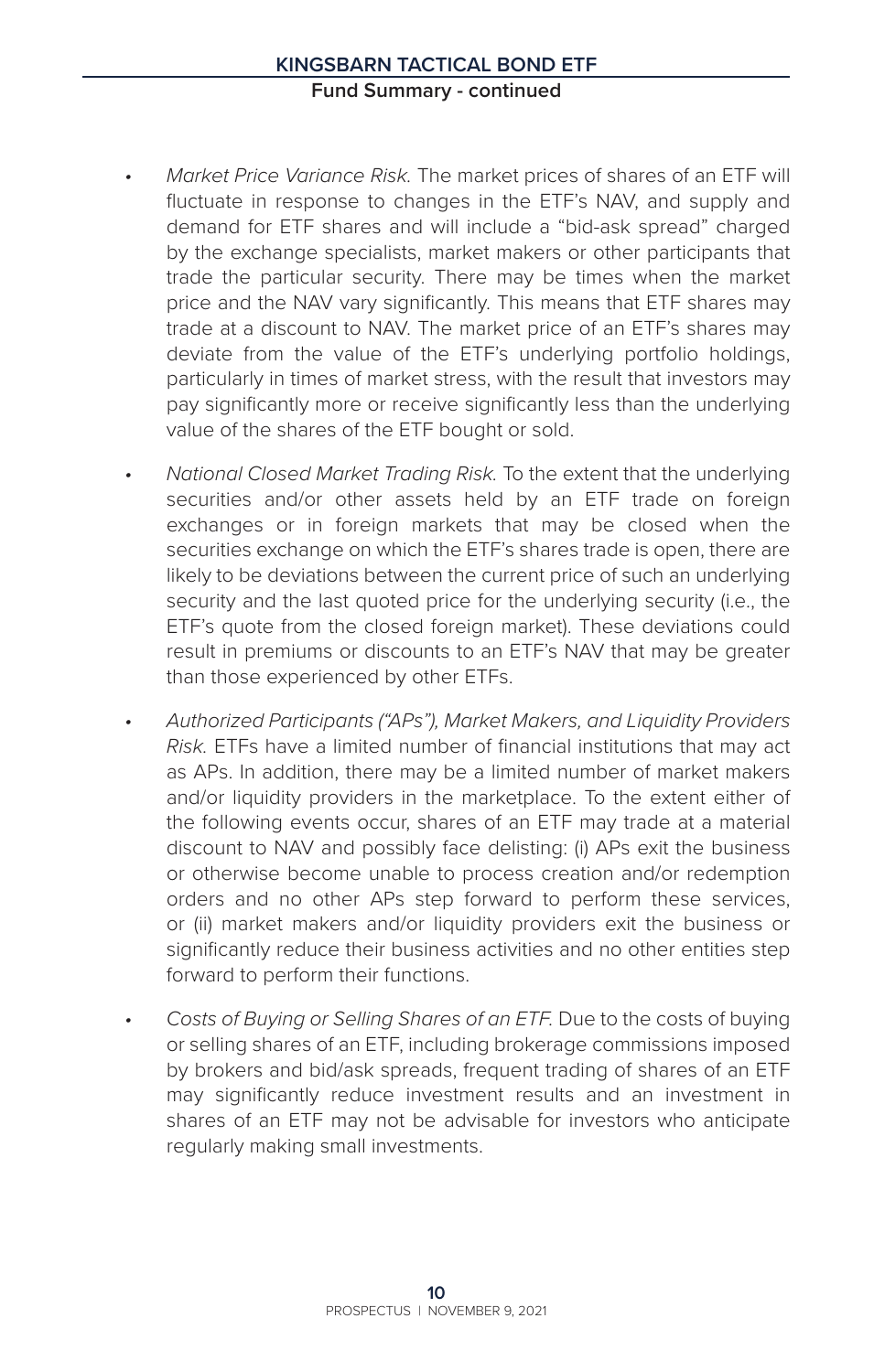Index-Related Risk. There is no guarantee that the Underlying Bond Fund's investment results will have a high degree of correlation to those of its target index or that the Underlying Bond Fund will achieve its investment objective. Market disruptions and regulatory restrictions could have an adverse effect on the Underlying Bond Fund's ability to adjust its exposure to the required levels in order to track the target index.

Securities Lending Risk. To the extent the Fund invests in Underlying Bond Funds that engage in securities lending, securities lending creates risk that the borrower may fail to return the securities in a timely manner or at all. As a result, the Underlying Bond Fund may lose money and there may be a delay in recovering the loaned securities. The Underlying Bond Fund could also lose money if it does not recover the securities and/or the value of the collateral falls, including the value of investments made with cash collateral. Securities lending also may have certain adverse tax consequences.

Investment Risk. When you sell your shares of the Fund, they could be worth less than what you paid for them. Therefore, as with any investment, you may lose some or all of your investment by investing in the Fund.

New Fund Risk. The Fund is a new ETF and has only recently commenced operations. As a new fund, there can be no assurance that the Fund will grow to or maintain an economically viable size, in which case it could ultimately liquidate. The Fund's distributor does not maintain a secondary market in the Fund's shares.

New Adviser Risk. The Adviser has not previously managed an ETF. Accordingly, investors in the Fund bear the risk that the Adviser's inexperience may limit its effectiveness.

#### Performance History

The Fund does not have a full calendar year of performance history. In the future, performance information will be presented in this section of the Prospectus. Performance information will contain a bar chart and table that provide some indication of the risks of investing in the Fund by showing changes in the Fund's performance from year to year and by showing the Fund's average annual returns for certain time periods as compared to a broad measure of market performance. Investors should be aware that past performance before and after taxes is not necessarily an indication of how the Fund will perform in the future.

Updated performance information for the Fund, including its current NAV per share, is available by calling toll-free (866) 788-7878.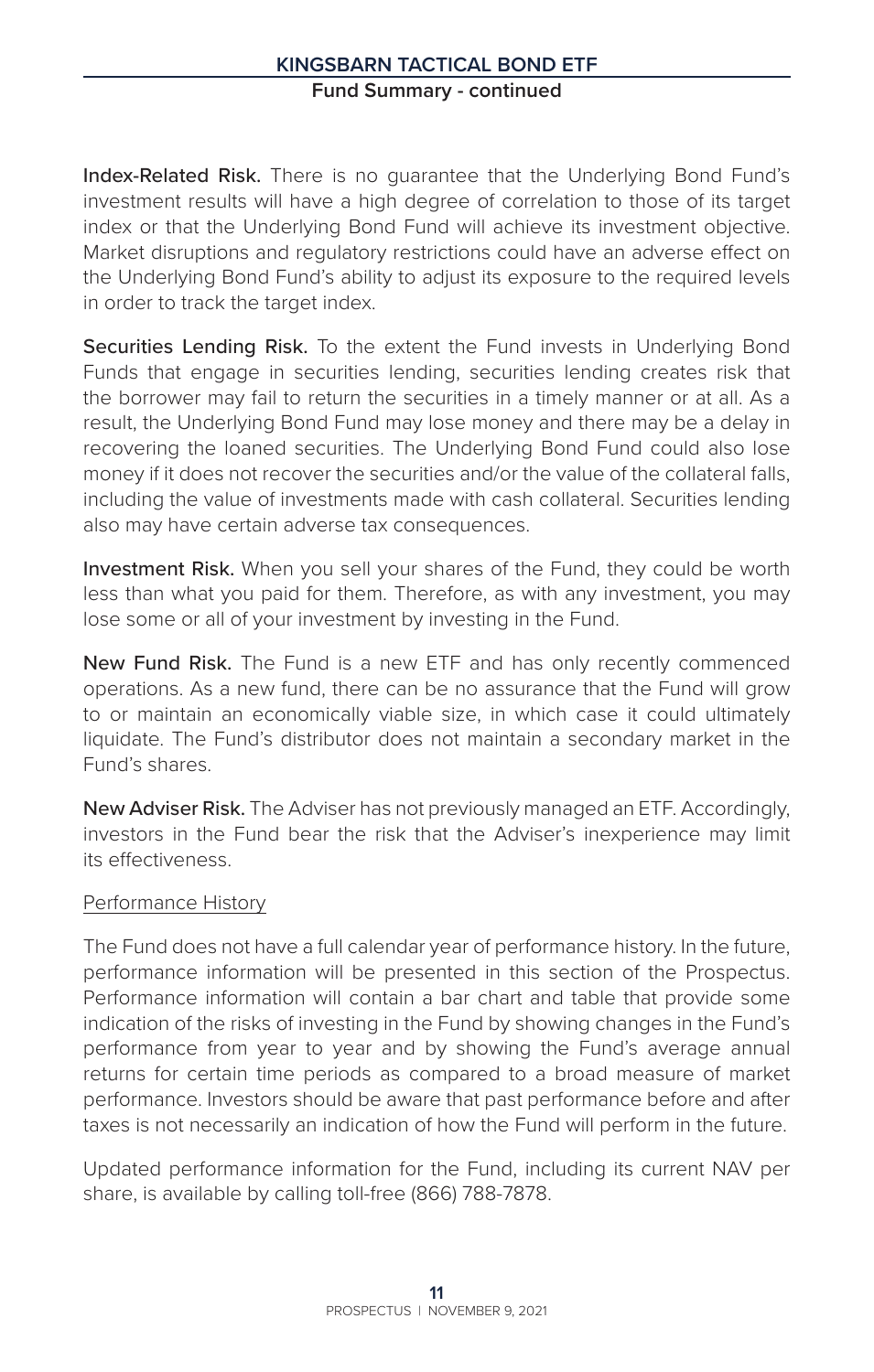#### **Kingsbarn Tactical Bond ETF**

**Fund Summary - continued**

#### Investment Adviser and Sub-Adviser

Kingsbarn Capital Management, LLC (the "Adviser") is the investment adviser to the Fund.

Vident Investment Advisory, LLC (the "Sub-Adviser") is the sub-adviser to the Fund.

#### Portfolio Managers

Steven Todd Ruoff, Managing Director of the Adviser, has served as the Fund's portfolio manager since its inception.

Stephen Haley Scott, Jr., Managing Director of the Adviser, has served as the Fund's portfolio manager since its inception.

#### Purchase and Sale of Fund Shares

The Fund will issue (or redeem) shares to certain institutional investors (typically market makers or other broker-dealers) only in large blocks of at least 10,000 shares known as "Creation Units." Creation Unit transactions are typically conducted in exchange for the deposit or delivery of in-kind securities and/or cash. Individual shares may only be purchased and sold on a national securities exchange through a broker-dealer. You can purchase and sell individual shares of the Fund throughout the trading day like any publicly traded security. The Fund's shares are listed on the NYSE Arca (the "Exchange"). The price of the Fund's shares is based on market price, and because ETF shares trade at market prices rather than NAV, Fund shares may trade at a price greater than NAV (premium) or less than NAV (discount). Except when aggregated in Creation Units, the Fund's shares are not redeemable securities.

# Tax Information

The Fund's distributions will be taxed as ordinary income or capital gain, unless you are investing through a tax-deferred arrangement, such as a 401(k) plan or an individual retirement account in which case withdrawals will be taxed.

#### Payments to Broker-Dealers and Other Financial Intermediaries

If you purchase shares of the Fund through a broker-dealer or other financial intermediary (such as a bank), the Fund and its related companies may pay the intermediary for the sale of Fund shares and related services. These payments may create a conflict of interest by influencing the broker-dealer or other financial intermediary and your salesperson to recommend the Fund over another investment. Ask your salesperson or visit your financial intermediary's website for more information.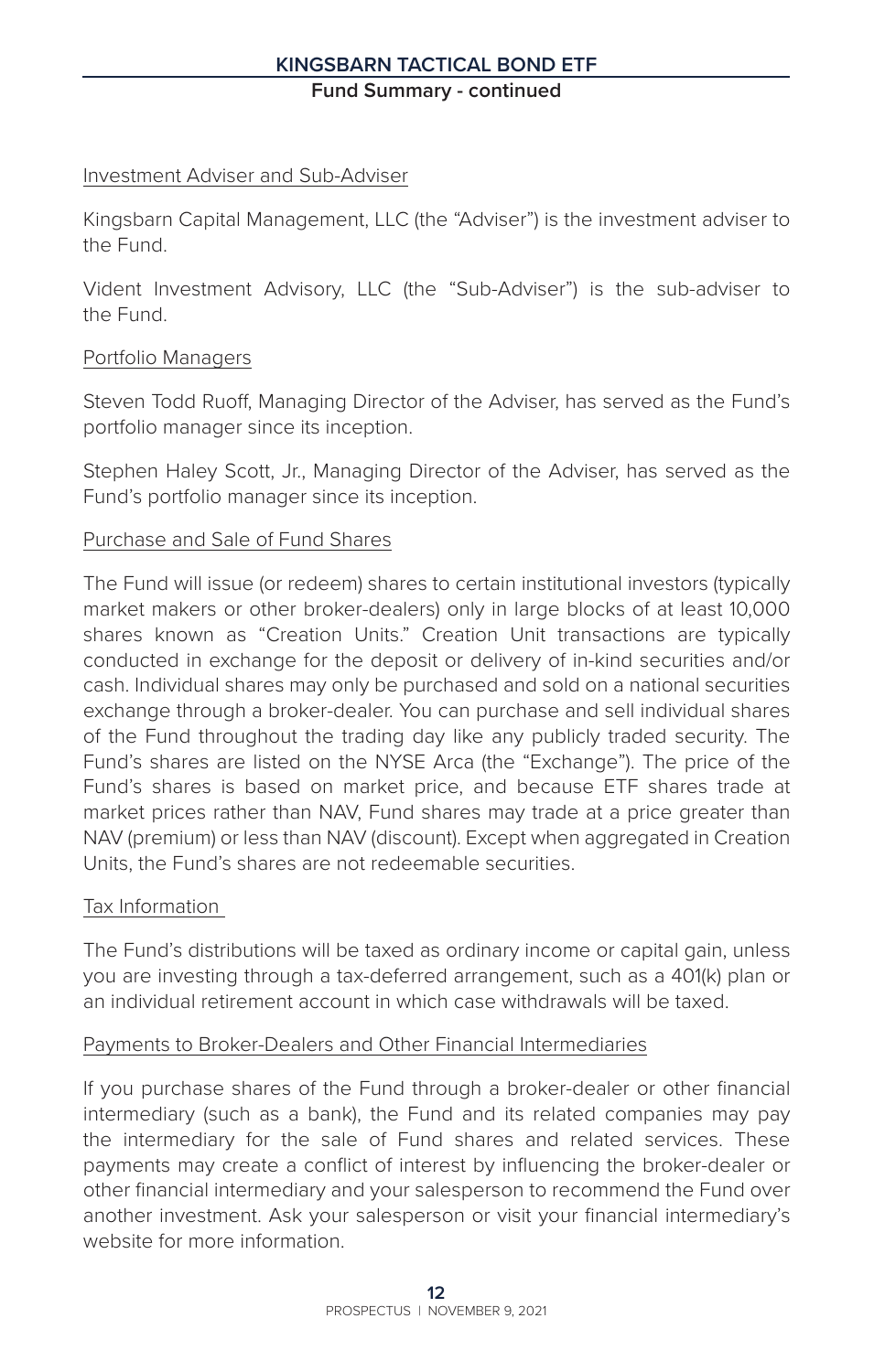# **Kingsbarn Tactical Bond ETF Additional Information About the Fund's Investments**

The investment objective for the Kingsbarn Tactical Bond ETF is to seek longterm capital appreciation. The Fund's investment objective may be changed by the Board of Trustees (the "Board") of ETF Opportunities Trust (the "Trust") without shareholder approval upon 60 days' written notice to shareholders.

ETFs are funds that trade like other publicly-traded securities. Unlike shares of a mutual fund, which can be bought and redeemed from the issuing fund by all shareholders at a price based on NAV, shares of the Fund may be purchased or redeemed directly from the Fund at NAV solely by APs and only in aggregations of a specified number of shares Creation Units. Also, unlike shares of a mutual fund, shares of the Fund are listed on a national securities exchange and trade in the secondary market at market prices that change throughout the day.

The Fund is actively managed and does not seek to replicate an index. It intends to operate as a "diversified" fund under both the rules and regulations of the 1940 Act and Sub-Chapter M of the Internal Revenue Code.

# Principal Investment Strategies

The Fund seeks to achieve its investment objective by investing in a combination of Underlying Bond Funds and 10-Year Treasury Futures. The Adviser will attempt to construct a diversified portfolio of Underlying Bond Funds that offer the most attractive risk-adjusted return characteristics based on the Adviser's analysis of the Underlying Bond Fund's total return, volatility, liquidity and fee structure. The Fund's portfolio is selected by identifying Underlying Bond Funds focused on a range of fixed-income instruments that provide exposure to various credit qualities and issuers to enable the Fund to navigate a variety of market conditions. The Fund normally holds between eight and twelve Underlying Bond Funds but, at times, may hold more or less and may shift its investments among fixed-income instruments depending on the Adviser's assessment of market conditions and the suitability of investment opportunities. Fund allocations are monitored on monthly basis and re-balanced annually.

Under normal circumstances, the Fund invests at least 80% of its net assets (defined as net assets plus the amount of any borrowing for investment purposes) in bonds and other fixed-income securities ("80% Policy") through its investments in the Underlying Bond Funds. For purposes of compliance with its 80% Policy, the Fund invests in Underlying Bond Funds that have adopted an 80% Policy, have principal investment strategies that the Adviser believes result in the Underlying Bond Fund being primarily invested in bonds and other fixedincome securities, or are index funds that seek to track an index comprised of bonds and other fixed-income securities. Shareholders will be given at least 60 days' advance notice of any change to the Fund's 80% Policy.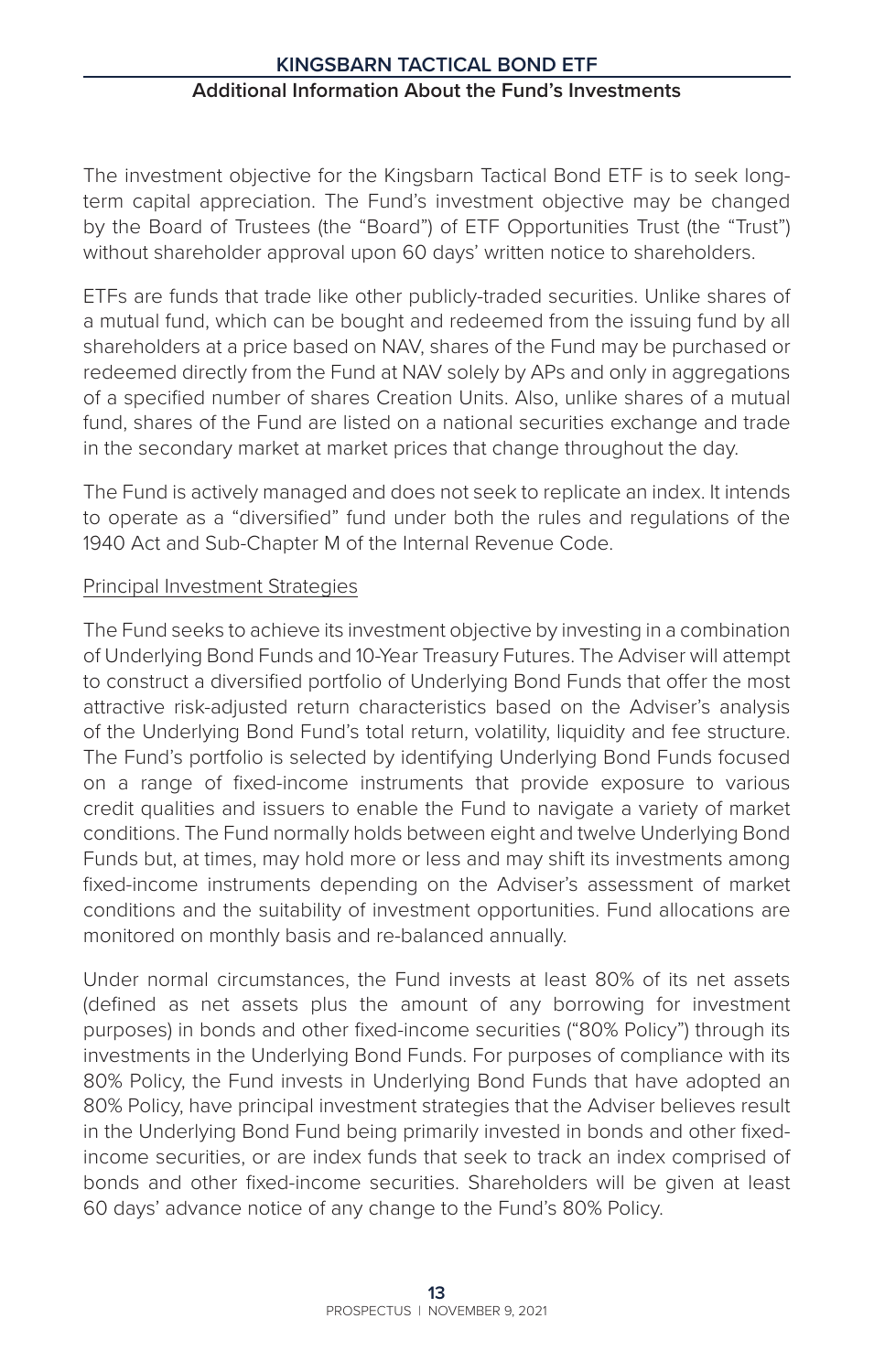#### **Kingsbarn Tactical Bond ETF**

#### **Additional Information About the Fund's Investments - continued**

The Adviser tactically manages the duration exposure of the Fund's bond portfolio to generate excess returns. The management of the portfolio's duration exposure is driven by a directional, short-term interest rate forecast by the Adviser which then drives the Adviser's decisions to purchase or sell the 10-Year Treasury Futures for the Fund's portfolio. As the Adviser's interest rate outlook changes, the portfolio's average duration is adjusted through the use of efficient and liquid 10-Year Treasury Futures to coincide with the Adviser's directional interest rate forecast. When the Adviser expects interest rates to fall, the average duration of the portfolio will be lengthened in order to get the maximum benefit from that expected interest rate change. On the other hand, if the Adviser's expects interest rates to rise, the portfolio's average duration will be shortened, moving it closer to zero, to minimize the negative effect on the Underlying Bond Fund values. The forecasting process is systematic and utilizes multiple market based, economic and technical factors. The Fund's 10- Year Treasury Futures position is adjusted monthly.

The Fund may invest in Underlying Bond Funds that that provide exposure to U.S. and international fixed-income securities, including emerging markets securities, of any maturity or duration. The Underlying Bond Funds may hold fixed-income securities of any credit quality, including below investment grade or "junk" bonds. Investment grade securities are securities that are rated at the time of purchase in the top four ratings categories by one or more independent rating organizations such as Moody's Investors Service, Inc. or S&P Global Ratings or, if unrated, are determined to be of comparable quality by the Underlying Bond Fund's investment adviser. The Fund may also invest in Underlying Bond Funds that, without limitation, purchase fixed-income securities in any sector and issued by companies, municipalities or government bodies of any size. The fixed-income securities in which the Underlying Bond Funds invest include corporate debt obligations, obligations issued or guaranteed by the U.S. and foreign governments, their agencies and instrumentalities, municipal debt obligations, bank obligations, mortgage-related securities (including those that are issued on a when-issued or delayed delivery basis) and assetbacked securities, commercial paper, repurchase agreements, obligations of other domestic and foreign issuers, securities of domestic or foreign issuers denominated in U.S. dollars or in currencies other than the U.S. dollar, and obligations of supranational organizations. The Underlying Bond Funds may be index funds which means they seek to track the investment results of a target index.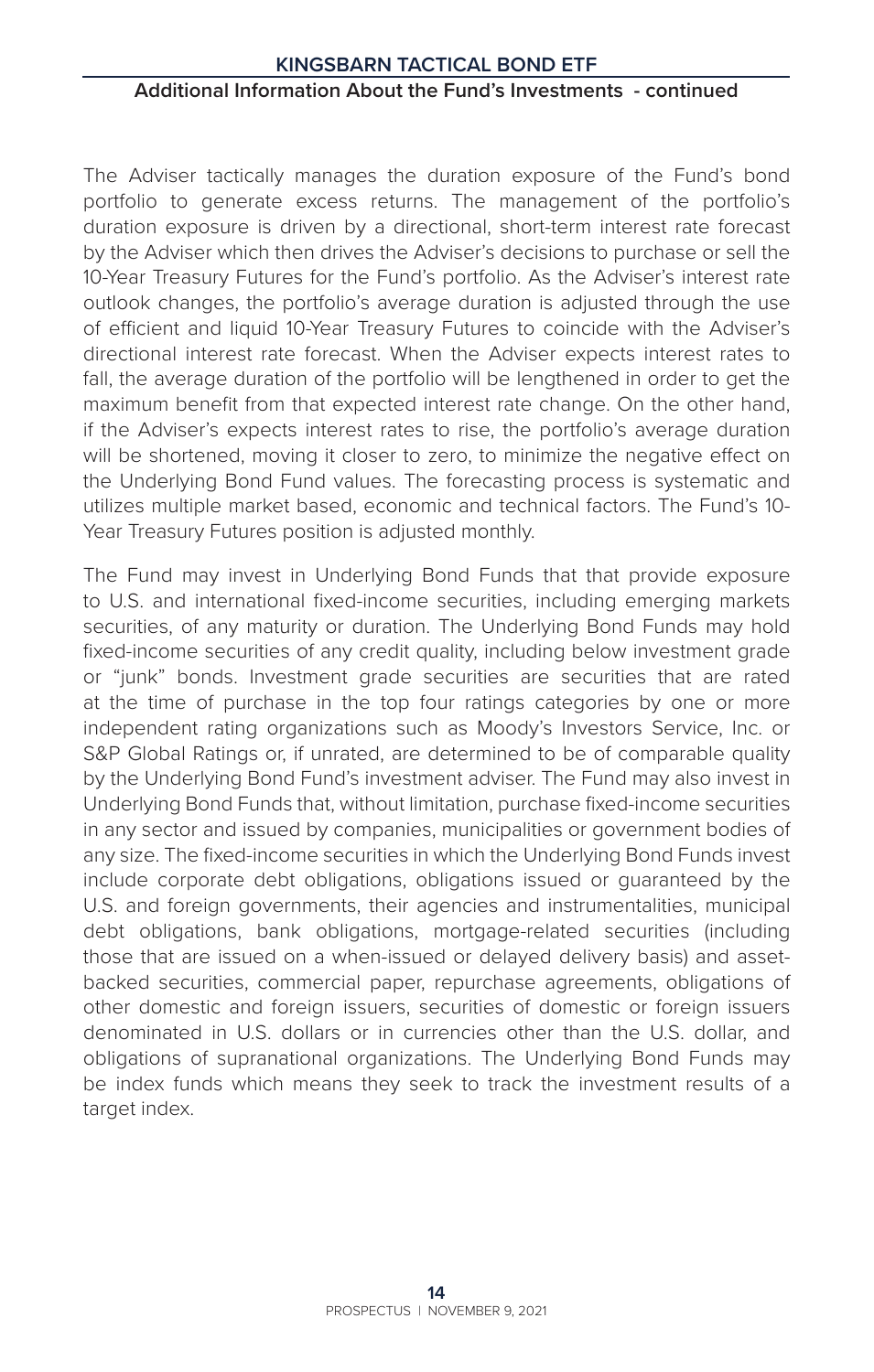#### **Additional Information About the Fund's Investments - continued**

The Underlying Bond Funds may also purchase derivative instruments or engage in transactions in derivative transactions, including swaps, futures contracts and options on futures contracts. The Underlying Bond Funds will generally use the forgoing instruments to hedge against interest rate and/or credit risks and the Fund's total exposure to such instruments is not expected to exceed 10% of the value of its portfolio. The Underlying Bond Funds may use forward foreign currency exchange contracts to attempt to protect against uncertainty in the level of future foreign currency rates, to hedge against fluctuations in currency exchange rates or to transfer balances from one currency to another. The Underlying Bond Funds may also lend their portfolio securities to generate additional income.

The Adviser will rebalance the Fund's allocation in Underlying Bond Funds to an equal-weight allocation on an annual basis. The Adviser may sell an Underlying Bond Fund as part of its annual re-balancing or to invest in another security believed to offer superior investment opportunities based on the Adviser's investment criteria discussed above. The Adviser may add new Underlying Bond Funds or replace or eliminate existing Underlying Bond Funds without notice or shareholder approval. The Fund may hold cash or invest in short-term paper and other short-term investments (instead of allocating investments to an Underlying Bond Fund) as deemed appropriate by the Adviser.

Temporary Investments. To respond to adverse market, economic, political or other conditions, the Fund may invest up to 100% of its total assets, without limitation, in high-quality short-term debt securities. These short-term debt securities include: money market mutual funds, treasury bills, commercial paper, certificates of deposit, bankers' acceptances, U.S. Government securities and repurchase agreements. While the Fund is in a defensive position, the opportunity to achieve its investment objective will be limited. The Fund may also invest a substantial portion of its assets in such instruments at any time to maintain liquidity or pending selection of investments in accordance with its policies. When the Fund takes such a position, it may not achieve its investment objective. It is expected that such a defensive change will be rare.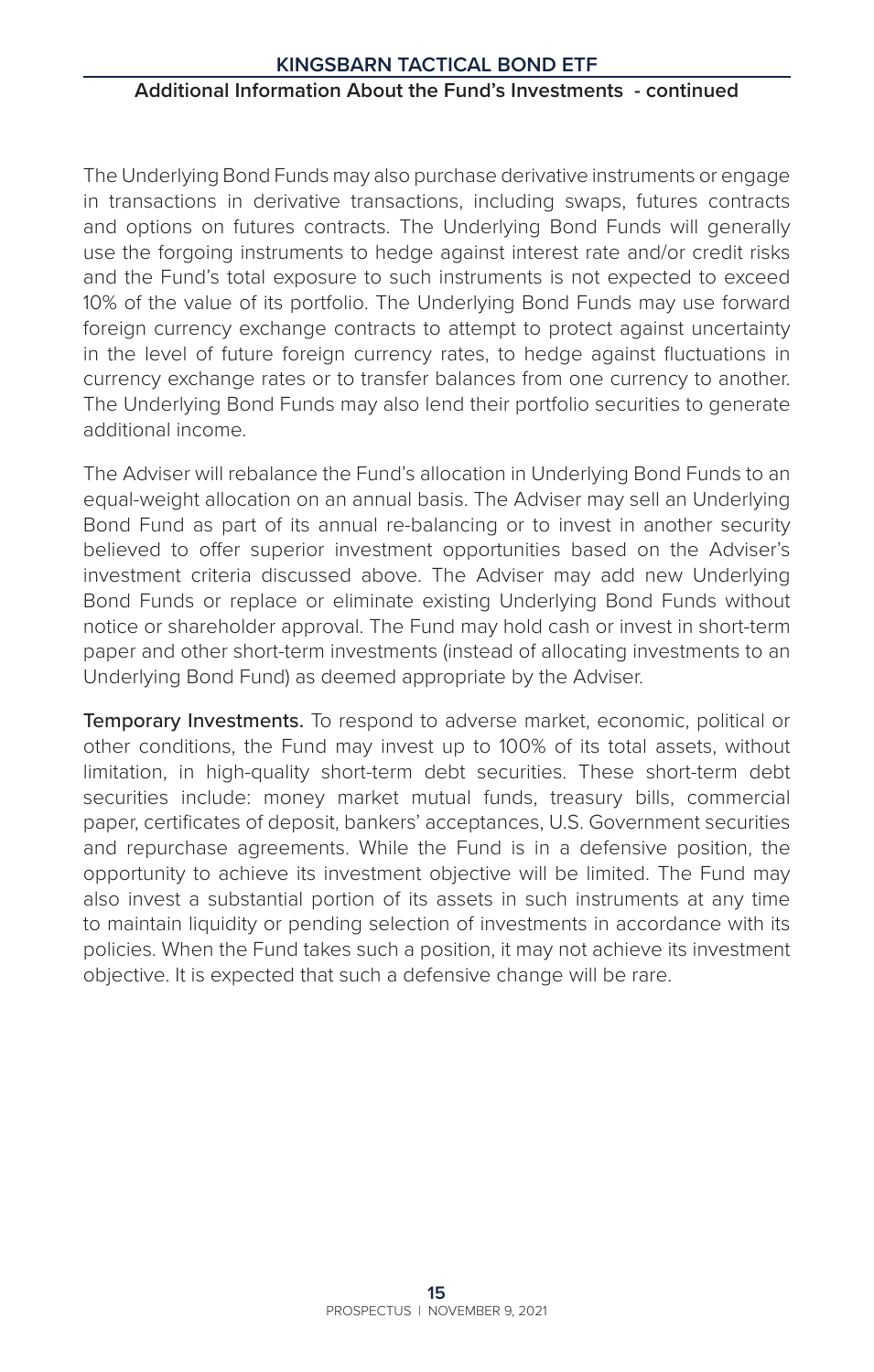# **Kingsbarn Tactical Bond ETF Additional Information About Risk**

It is important that you closely review and understand the risks of investing in the Fund. The Fund's NAV and investment return will fluctuate based upon changes in the value of its portfolio securities. You could lose money on your investment in the Fund, and the Fund could underperform other investments. There is no guarantee that the Fund will meet its investment objective. An investment in the Fund is not a deposit of a bank and is not insured or guaranteed by the Federal Deposit Insurance Corporation or any other government agency. The principal risks described herein pertain to direct risks of making an investment in the Fund and/or risks of the Underlying Bond Funds.

#### Principal Risks

Market Risk. The market value of securities owned by the Fund may decline, at times sharply and unpredictably.

Active Management Risk. The Fund is subject to management risk as an actively-managed investment portfolio. The Adviser's investment decisions about individual securities impact the Fund's ability to achieve its investment objective. The Adviser's judgments about the attractiveness and potential appreciation of particular investments in which the Fund invests may prove to be incorrect and there is no guarantee that the Adviser's investment strategy will produce the desired results.

Other Investment Company Securities Risk. When the Fund invests in Underlying Bond Funds, it is subject to the risks associated with those investment companies, (such as the risk that the fund will be concentrated in a particular issuer, market, industry or sector, and therefore will be especially susceptible to loss due to adverse occurrences affecting that issuer, market, industry or sector). The Fund may be affected by losses of the Underlying Bond Funds and the level of risk arising from the investment practices of the Underlying Bond Funds (such as the use of derivative transactions by the Underlying Bond Funds). The ability of the Fund to meet its investment objective is affected by the ability of the Underlying Bond Funds to meet their investment objectives. The Fund has no control over the investments and related risks taken by the Underlying Bond Funds in which it invests. Underlying Bond Funds incur operating expenses that are separate from those of the Fund. As a result, the Fund's shareholders will indirectly bear a proportionate share of the operating expenses of the Underlying Bond Funds, in addition to Fund expenses.

Fixed-Income Securities Risk. While fixed-income securities normally fluctuate less in price than stocks, there have been extended periods of increases in interest rates that have caused significant declines in fixed income securities prices. The values of fixed-income securities may be affected by changes in the credit rating or financial condition of their issuers. Generally, the lower the credit rating of a security, the higher the degree of risk as to the payment of interest and return of principal.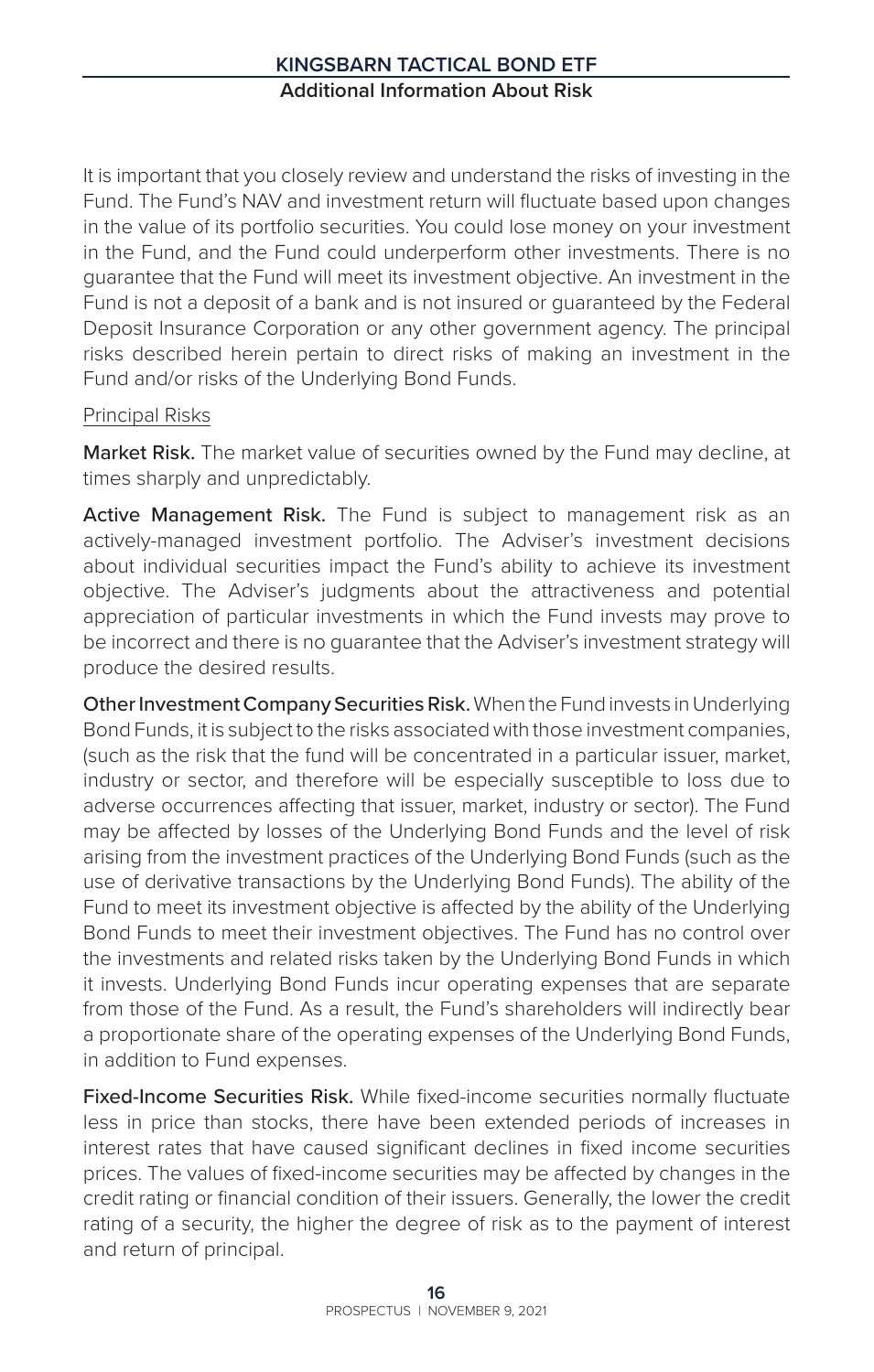Credit Risk. The issuer of a fixed-income security may not be able to make interest and principal payments when due. Generally, the lower the credit rating of a security, the greater the risk that the issuer will default on its obligation.

Change in Rating Risk. If a rating agency gives a debt security a lower rating, the value of the debt security will decline because investors will demand a higher rate of return.

Interest Rate Risk. The value of the Fund may fluctuate based upon changes in interest rates and market conditions. As interest rates increase, the value of the Fund's income-producing investments may go down. For example, bonds tend to decrease in value when interest rates rise. Debt obligations with longer maturities typically offer higher yields, but are subject to greater price movements as a result of interest rate changes than debt obligations with shorter maturities.

Duration Risk. Prices of fixed-income securities with longer effective maturities are more sensitive to interest rate changes than those with shorter effective maturities.

Prepayment Risk. Underlying Bond Funds in which the Fund invests may invest in mortgage- and asset-backed securities, which are subject to fluctuations in yield due to prepayment rates that may be faster or slower than expected.

Income Risk. The Fund's income could decline due to falling market interest rates. In a falling interest rate environment, the Fund or an Underlying Bond Fund may invest its assets in lower-yielding securities. Because interest rates vary, it is impossible to predict the income or yield of the Fund or any Underlying Bond Fund for any particular period. In a falling interest rate environment, there may be lower-yielding securities.

High Yield ("Junk") Bond Risk. Junk bonds are speculative, involve greater risks of default, downgrade, delays of interest or principal payments, or price declines and are more volatile and tend to be less liquid than investment-grade securities. Companies issuing high yield bonds are less financially strong, are more likely to encounter financial difficulties, and are more vulnerable to adverse market events and negative sentiments than companies with higher credit ratings. In addition, high yield bonds generally are more vulnerable to changes in the relevant economy, such as a recession or a sustained period of rising interest rates, that could affect their ability to make interest and principal payments when due. If an issuer stops making interest and/or principal payments, payments on the securities may never resume. These instruments may be worthless and the Underlying Bond Fund could lose its entire investment.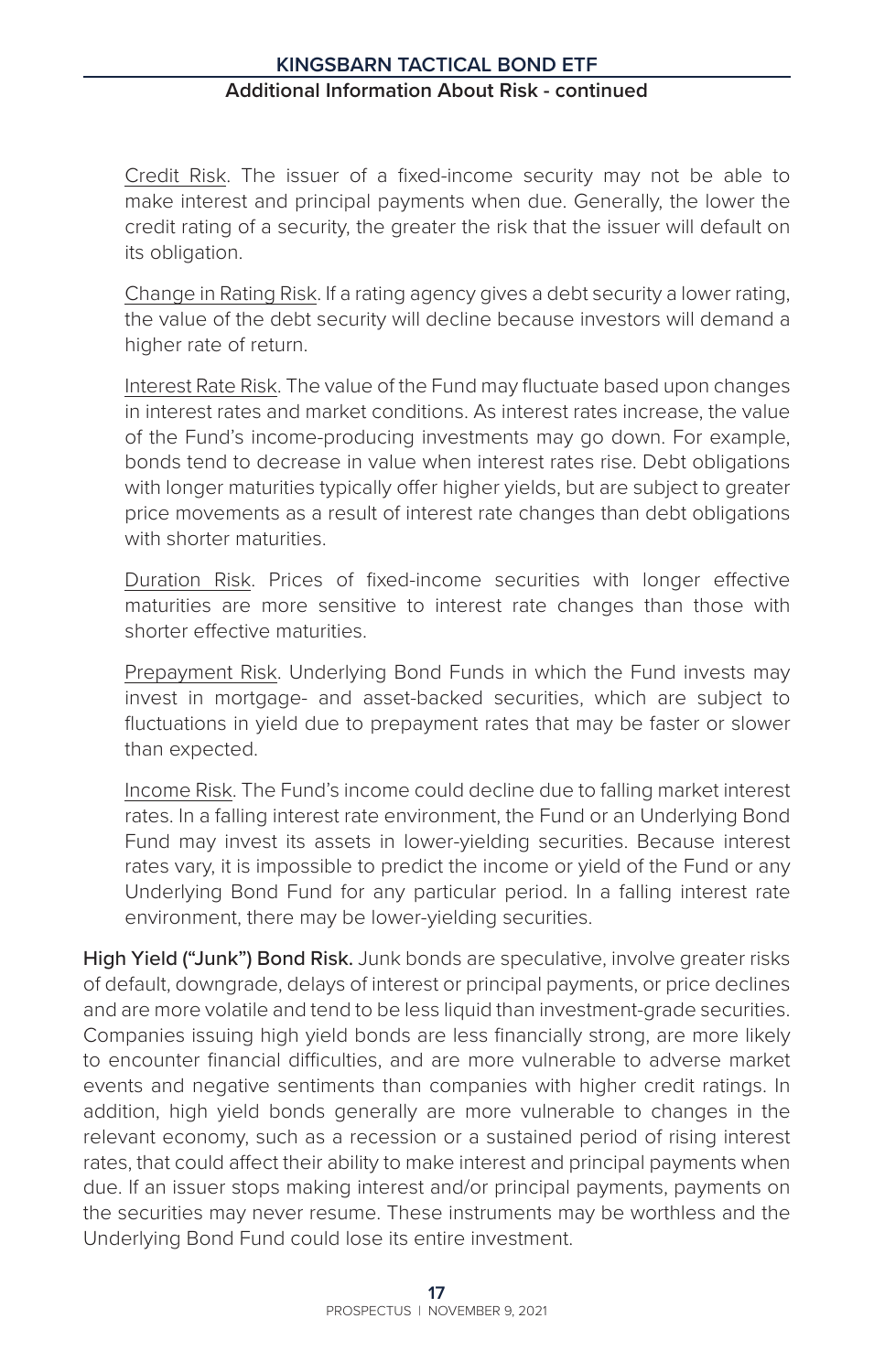Derivatives Risk. The Fund will use derivative instruments such as futures contracts and the Underlying Bond Funds may use derivative instruments such as swaps, foreign currency exchange forward contracts, futures contracts and options on futures contracts. The value of derivatives may rise or fall more rapidly than other investments. For some derivatives, it is possible to lose more than the amount invested in the derivative. Other risks of investments in derivatives include imperfect correlation between the value of these instruments and the underlying assets; risks of default by the other party to the derivative transactions; risks that the transactions may result in losses that offset gains in portfolio positions; and risks that the derivative transactions may not be liquid. If the Fund or Underlying Bond Fund is not successful in employing such instruments in managing its portfolio, its performance will be worse than if it did not invest in such instruments. In utilizing certain derivatives, a fund's losses are potentially unlimited. Derivative instruments may also involve the risk that other parties to the derivative contract may fail to meet their obligations, which could cause losses to the Underlying Bond Fund and the Fund.

Risk of Investing in Futures. The Fund will and the Underlying Bond Funds may invest in futures contracts. Futures contracts can be highly volatile and using futures can increase the volatility of a fund's NAV and/or lower total return. Additionally, a relatively small movement in the price or value of a futures transaction may result in substantial losses to the fund, and the potential loss from futures can exceed the fund's initial investment in such contracts. Futures contracts involve the risk of mispricing or improper valuation and the risk that changes in the value of a futures contract may not correlate perfectly with the underlying indicator. A liquid secondary market may not always exist for the futures contract positions held by the Fund or an Underlying Bond Fund at any time. While futures contracts are generally liquid instruments, under certain market conditions they may become illiquid. As a result, the Fund or an Underlying Bond Fund, may not be able to close out a position in a futures contract at a time that is advantageous. The price of futures can be highly volatile; using them could lower total return, and the potential loss from futures can exceed the initial investment of the Fund or Underlying Bond Fund in such contracts. The use of derivatives by the Fund and Underlying Bond Funds may magnify losses for the Fund and the Underlying Bond Funds.

Swap Agreements Risk. Swap agreements are contracts among a fund and a counterparty to exchange the return of the pre-determined underlying investment (such as the rate of return of a specified index). Swap agreements may be negotiated bilaterally and traded OTC between two parties or, in some instances, must be transacted through a futures commission merchant and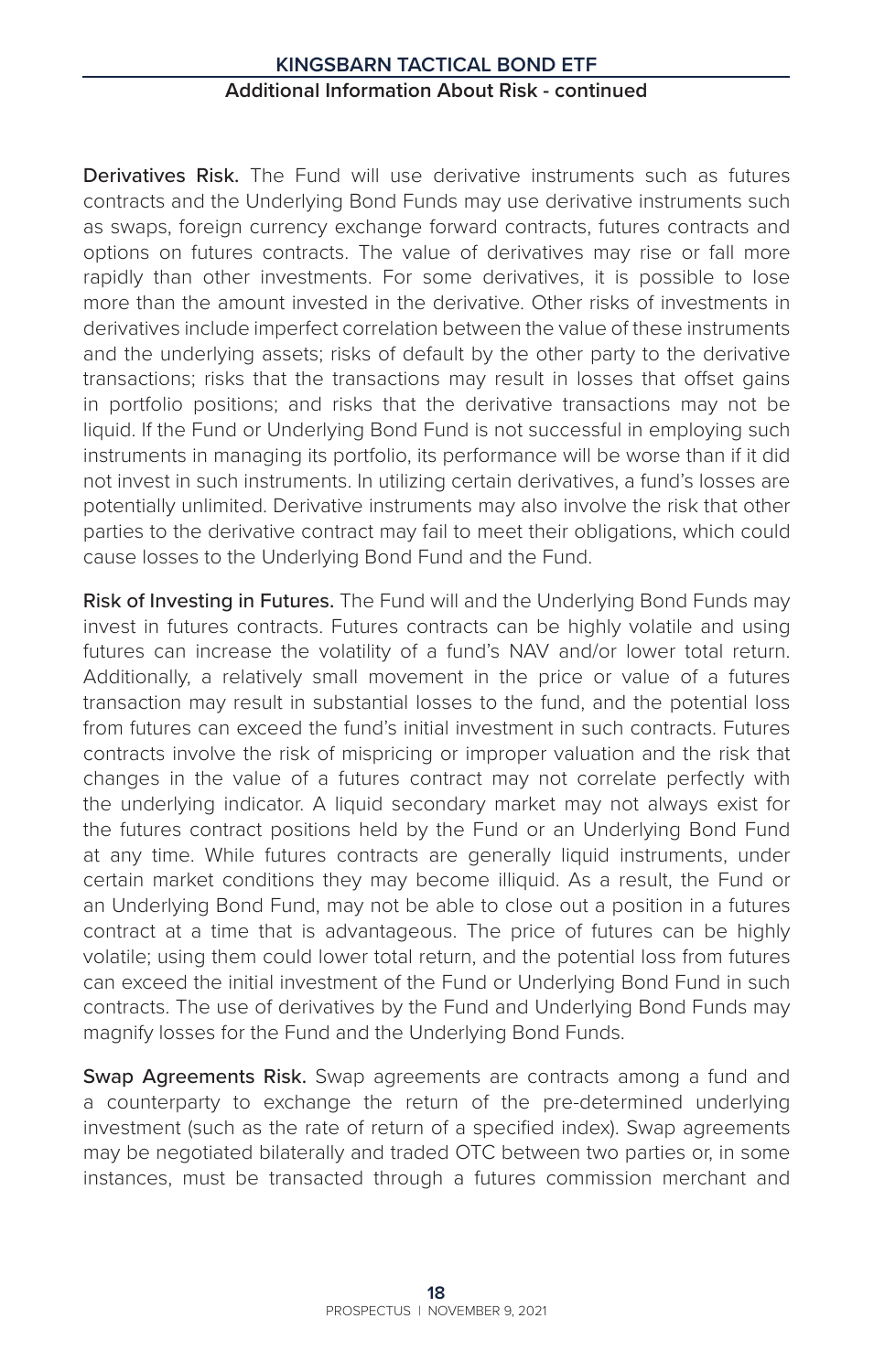cleared through a clearinghouse that serves as a central counterparty. Risks associated with the use of swap agreements are different from those associated with ordinary portfolio securities transactions, due in part to the fact they could be considered illiquid and many swaps trade on the OTC market. Swaps are particularly subject to counterparty credit, correlation, valuation, liquidity and leveraging risks. Certain standardized swaps are subject to mandatory central clearing. Central clearing is intended to reduce counterparty credit risk and increase liquidity, but central clearing does not make swap transactions risk-free.

Leverage Risk. The Fund does not seek leveraged returns but, as a result of the use of certain derivatives by the Fund or the Underlying Bond Funds, investment leverage may be created. This means that the derivative position may provide the Fund or Underlying Bond Fund with investment exposure greater than the value of the investment of the Fund or the Underlying Bond Fund in the derivative. As a result, these derivatives may magnify losses to the Fund or Underlying Bond Fund, and even a small market movement may result in significant losses.

Liquidity Risk. The Fund is subject to liquidity risk primarily due to its investments in derivatives and the Underlying Bond Funds' investments in junk bonds and swaps. Investments in illiquid assets involve the risk that the Fund or Underlying Bond Fund may be unable to sell such assets or sell them at a reasonable price. Derivatives, especially when traded in large amounts, may not always be liquid. In such cases, in volatile markets the Fund or Underlying Bond Fund may not be able to close out a position without incurring a loss. Daily limits on price fluctuations and speculative position limits on exchanges on which the Fund or Underlying Bond Fund may conduct its transactions in derivatives may prevent profitable liquidation of positions, subjecting the Fund to potentially greater losses. Junk bonds are generally less liquid than higher-quality securities. Many of these securities are not registered for sale under the federal securities laws and/or do not trade frequently. When they do trade, their prices may be significantly higher or lower than expected. At times, it may be difficult to sell these securities promptly at an acceptable price, which may limit the Underlying Bond Fund's ability to sell securities in response to specific economic events or to meet redemption requests. As a result, certain high-yield debt instruments may pose greater illiquidity and valuation risks. Risks associated with the use of swap agreements are different from those associated with ordinary portfolio securities transactions, due in part to the fact they could be considered illiquid and many swaps trade on the OTC market.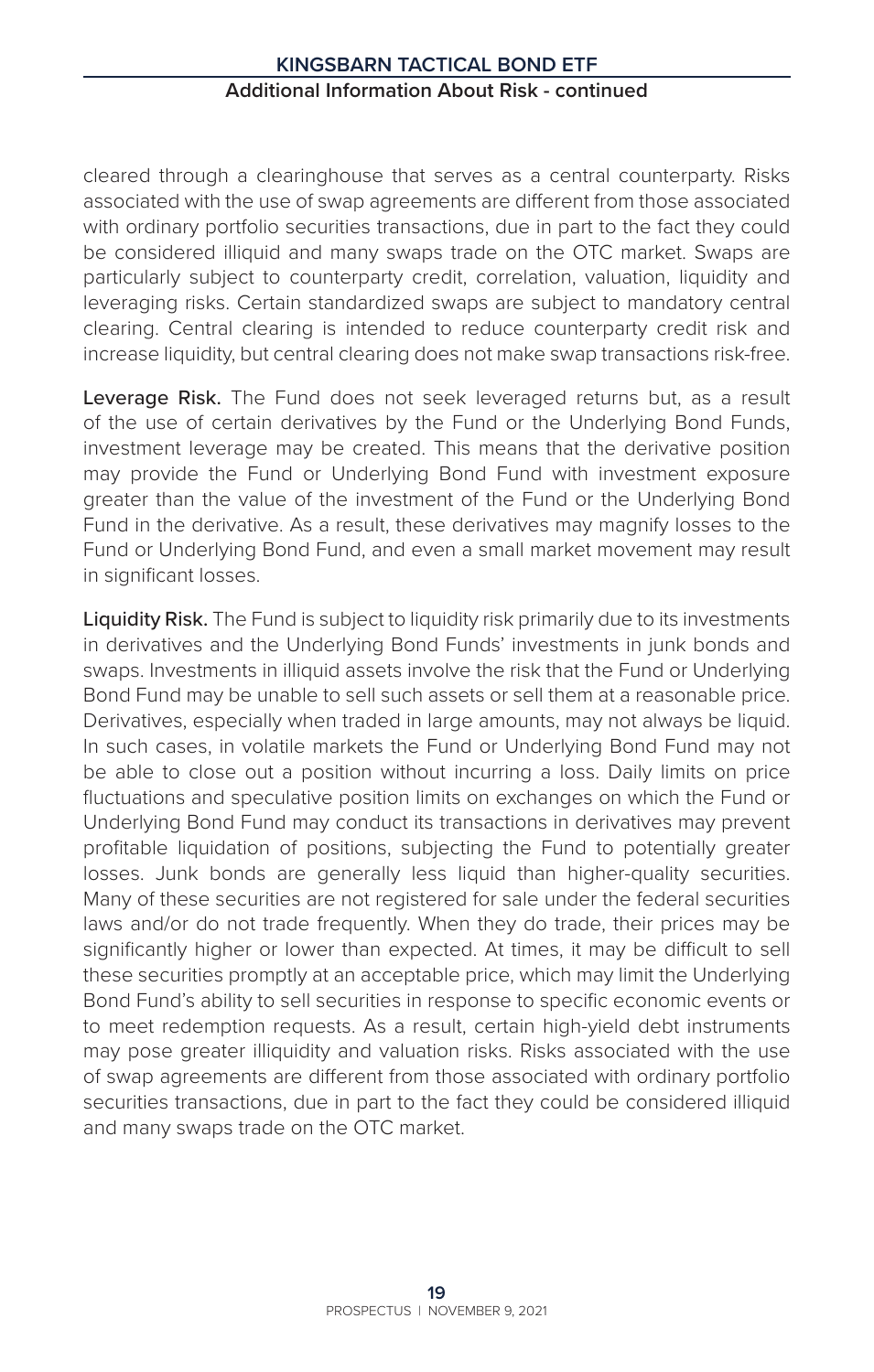Mortgage-Related Securities Risk. The Underlying Bond Funds may buy interests in pools of residential or commercial mortgages in the form of "passthrough" mortgage securities. They may be issued or guaranteed by the U.S. government, or its agencies and instrumentalities, or by private issuers. The prices and yields of mortgage-related securities are determined, in part, by assumptions about the rate of payments of the underlying mortgages and are subject to the risks of unanticipated prepayment and extension risks. Mortgagerelated securities are also subject to interest rate risk, and the market for mortgage-backed securities may be volatile at times and may be less liquid than the markets for other types of securities. Mortgage-related securities issued by private issuers are not U.S. government securities, and are subject to greater credit risks than mortgage related securities that are U.S. government securities.

When-Issued and Delayed Delivery Transactions. Mortgage-related securities may be issued on a when-issued or delayed delivery basis, where payment and delivery take place at a future date. Because the market price of the security may fluctuate during the time before payment and delivery, the Underlying Bond Fund assumes the risk that the value of the security at delivery may be more or less than the purchase price.

Asset-Backed Securities Risk. The Underlying Bond Funds may buy interests in asset-backed securities which are fractional interests in pools of loans, receivables or other assets. They are issued by trusts or other special purpose vehicles and are collateralized by the loans, receivables or other assets that make up the pool. The trust or other issuer passes the income from the underlying asset pool to the investor. Neither the Underlying Bond Fund nor its investment adviser selects the loans, receivables or other assets that are included in the pools or the collateral backing those pools. Asset-backed securities are subject to interest rate risk and credit risk. These securities are subject to the risk of default by the issuer as well as by the borrowers of the underlying loans in the pool. Certain asset-backed securities are subject to prepayment and extension risks.

Foreign Securities Risk. To the extent the Fund invests in in Underlying Bond Funds that invest in foreign securities, it may be subject to additional risks not typically associated with investments in domestic securities. These risks may include, among others, currency risk, country risks (political, diplomatic, regional conflicts, terrorism, war, social and economic instability, currency devaluations and policies that have the effect of limiting or restricting foreign investment or the movement of assets), different trading practices, less government supervision, less publicly available information, limited trading markets and greater volatility.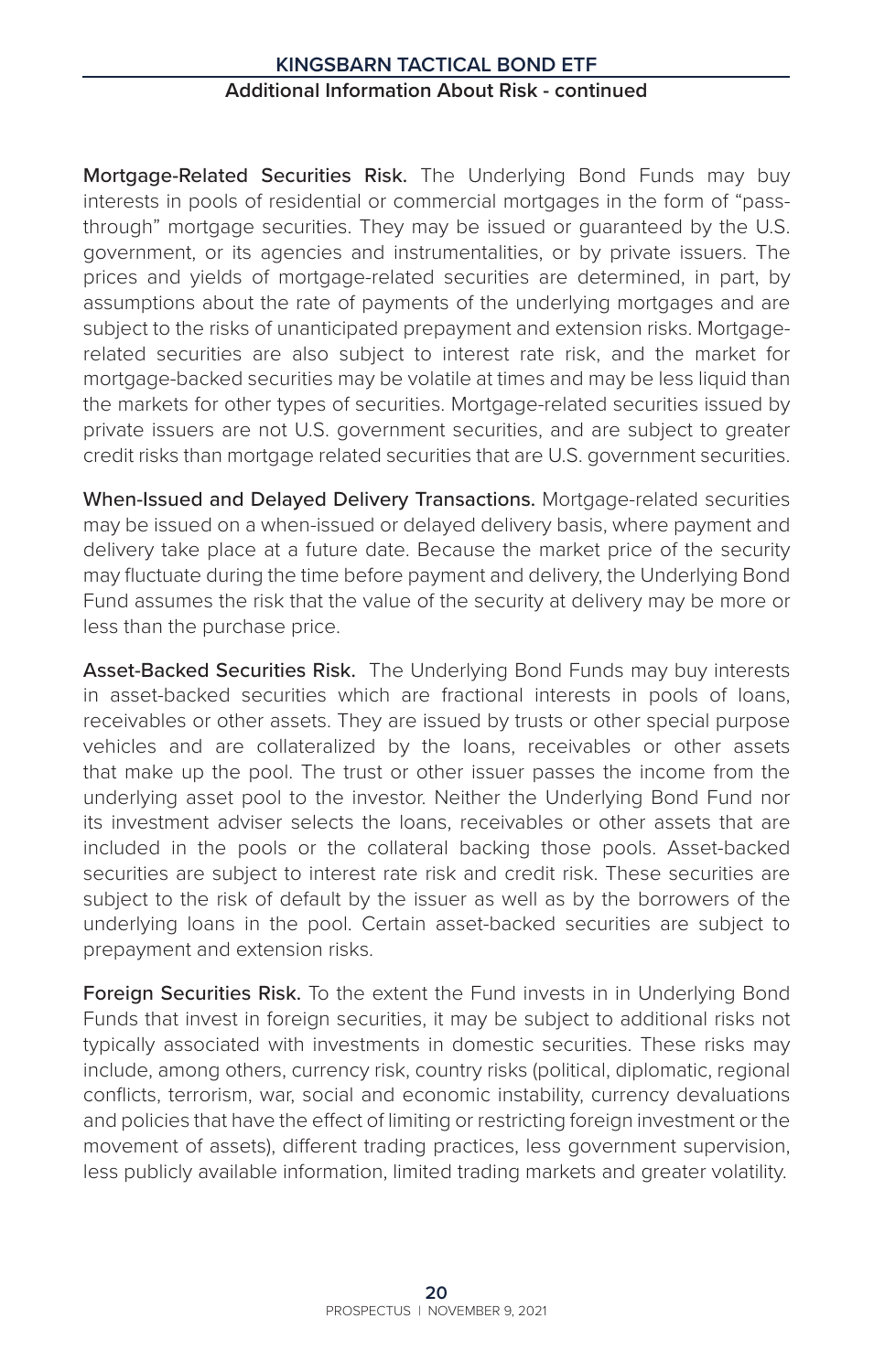Risk of Investing in Emerging Markets. Investments in emerging market issuers may be subject to a greater risk of loss than investments in issuers located or operating in more developed markets. Emerging markets may be more likely to experience inflation, political turmoil and rapid changes in economic conditions than more developed markets. Companies in many emerging markets are not subject to the same degree of regulatory requirements, accounting standards or auditor oversight as companies in more developed countries, and as a result, information about the securities in which the Underlying Bond Funds invest may be less reliable or complete. Emerging markets often have less reliable securities valuations and greater risk associated with custody of securities than developed markets. There may be significant obstacles to obtaining information necessary for investigations into or litigation against companies and shareholders may have limited legal remedies. Emerging markets have been more volatile than the markets of developed countries with more mature economies.

Currency Risk and Currency Hedging Risk. An Underlying Bond Fund may attempt to offset, or hedge, its foreign currency exposure by entering into currency hedging transactions, primarily through the use of foreign currency exchange forward contracts (a type of derivative). However, it generally is not possible for a fund to perfectly hedge its foreign currency exposure. An Underlying Bond Fund will decline in value if it underhedges a currency that has weakened or overhedges a currency that has strengthened relative to the U.S. dollar. In addition, the Underlying Bond Fund will incur expenses to hedge its foreign currency exposure. By entering into currency hedging transactions, the Underlying Bond Fund may eliminate any chance to benefit from favorable fluctuations in relevant currency exchange rates. An Underlying Bond Fund's use of foreign currency exchange forward contracts also subjects the Fund to counterparty risk, which is the chance that the counterparty to a currency forward contract with the Underlying Bond Fund will be unable or unwilling to meet its financial obligations.

Sovereign and Quasi-Sovereign Obligations Risk. The Fund invests in securities issued by or guaranteed by non-U.S. sovereign governments and by entities affiliated with or backed by non-U.S. sovereign governments, which may be unable or unwilling to repay principal or interest when due. In times of economic uncertainty, the prices of these securities may be more volatile than those of corporate debt obligations or of other government debt obligations.

Municipal Securities Risk. Municipal securities can be significantly affected by political or economic changes, including changes made in the law after issuance of the securities, as well as uncertainties in the municipal market related to taxation, legislative changes or the rights of municipal security holders, including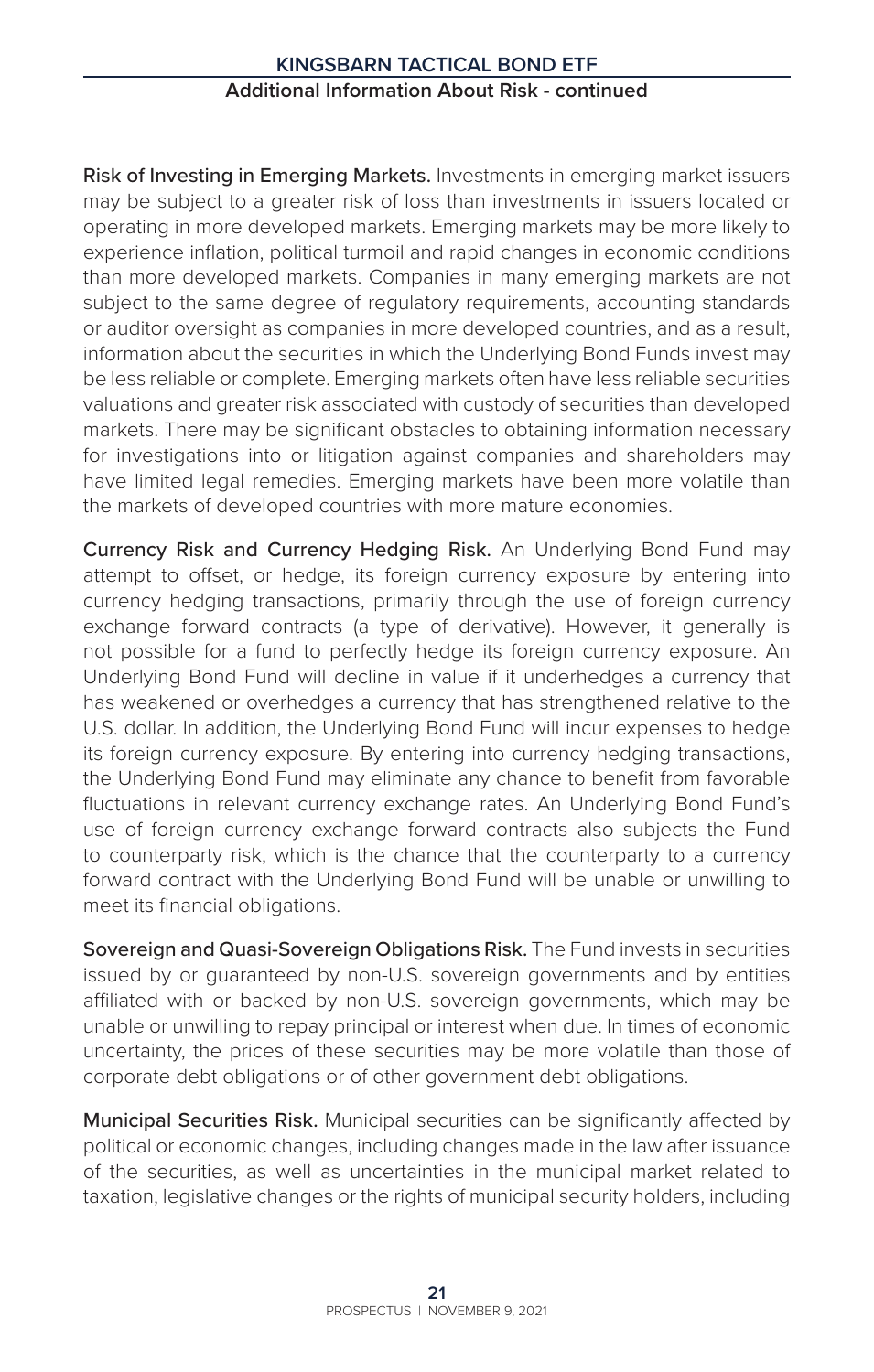in connection with an issuer insolvency. Municipal securities backed by current or anticipated revenues from a specific project or specific assets can be negatively affected by the inability to collect revenues from such projects or assets. Certain municipal securities are issued by entities with limited taxing authority such as school districts, or dependent on revenue from a particular sector or industry, such as the utilities sector, infrastructure sector, or transportation industry.

ETF Structure Risk. The Fund and the Underlying Bond Funds are structured as ETFs and as a result are each subject to special risks. These risks may be magnified because they apply to the Fund and each Underlying Bond Fund the Fund holds. Such risks include:

- *• Trading Issues Risk.* Trading in ETF shares on an exchange may be halted due to market conditions or for reasons that, in the view of the exchange, make trading in the ETF's shares inadvisable, such as extraordinary market volatility. There can be no assurance that an ETF's shares will continue to meet the listing requirements of its exchange or will trade with any volume. There is no guarantee that an active secondary market will develop for shares of an ETF. In stressed market conditions, the liquidity of shares of an ETF may begin to mirror the liquidity of the ETF's underlying portfolio holdings, which can be significantly less liquid than shares of the ETF. This adverse effect on liquidity for the ETF's shares in turn could lead to differences between the market price of the ETF's shares and the underlying value of those shares.
- *• Market Price Variance Risk.* The market prices of shares of an ETF will fluctuate in response to changes in the ETF's NAV, and supply and demand for ETF shares and will include a "bid-ask spread" charged by the exchange specialists, market makers or other participants that trade the particular security. There may be times when the market price and the NAV vary significantly. This means that ETF shares may trade at a discount to NAV. The market price of an ETF's shares may deviate from the value of the ETF's underlying portfolio holdings, particularly in times of market stress, with the result that investors may pay significantly more or receive significantly less than the underlying value of the shares of the ETF bought or sold.
- *• National Closed Market Trading Risk.* To the extent that the underlying securities and/or other assets held by an ETF trade on foreign exchanges or in foreign markets that may be closed when the securities exchange on which the ETF's shares trade is open, there are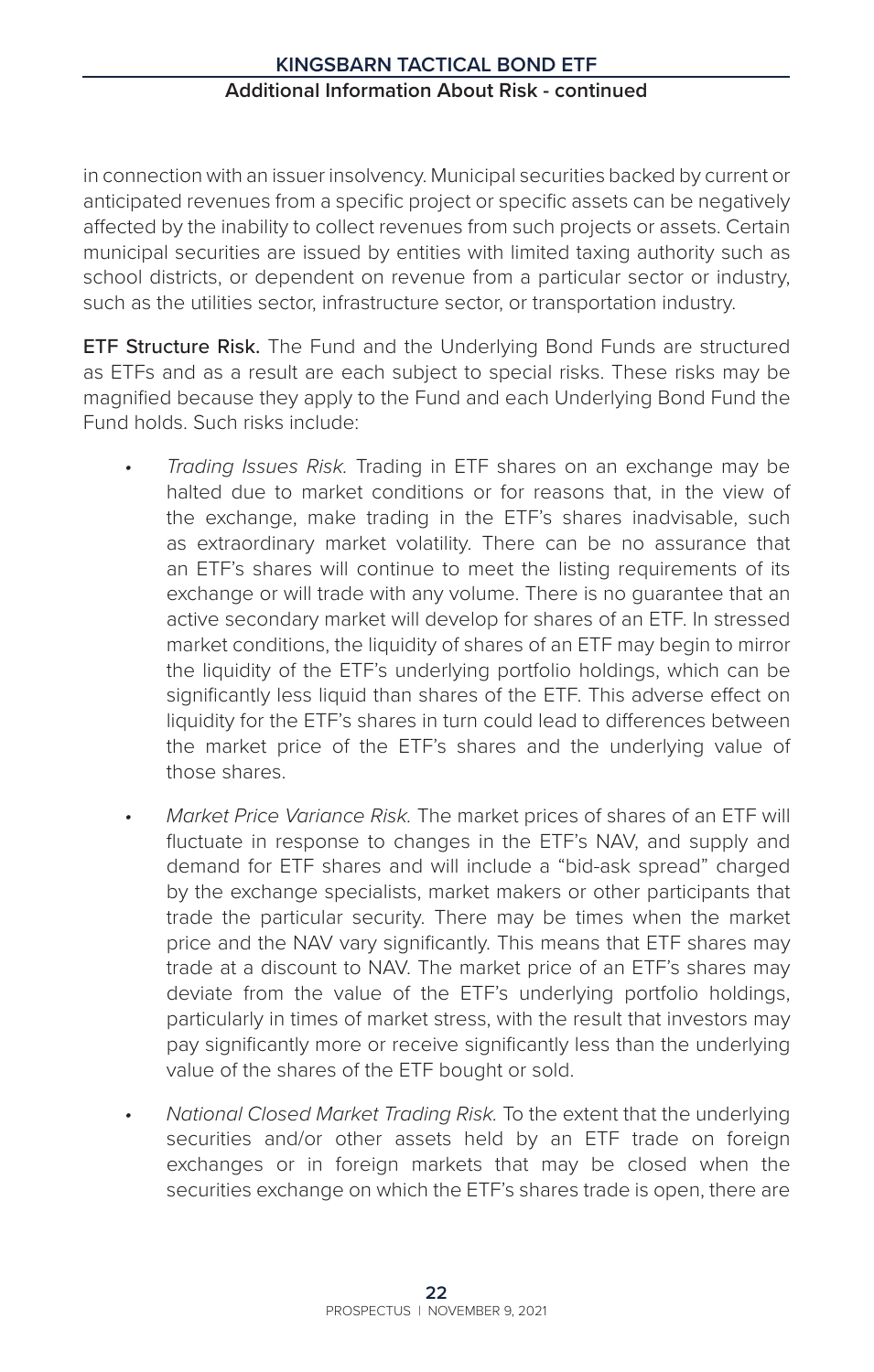likely to be deviations between the current price of such an underlying security and the last quoted price for the underlying security (i.e., the ETF's quote from the closed foreign market). These deviations could result in premiums or discounts to an ETF's NAV that may be greater than those experienced by other ETFs.

- *• Authorized Participants ("APs"), Market Makers, and Liquidity Providers Risk.* ETFs have a limited number of financial institutions that may act as APs. In addition, there may be a limited number of market makers and/or liquidity providers in the marketplace. To the extent either of the following events occur, shares of an ETF may trade at a material discount to NAV and possibly face delisting: (i) APs exit the business or otherwise become unable to process creation and/or redemption orders and no other APs step forward to perform these services, or (ii) market makers and/or liquidity providers exit the business or significantly reduce their business activities and no other entities step forward to perform their functions.
- *• Costs of Buying or Selling Shares of an ETF.* Due to the costs of buying or selling shares of an ETF, including brokerage commissions imposed by brokers and bid/ask spreads, frequent trading of shares of an ETF may significantly reduce investment results and an investment in shares of an ETF may not be advisable for investors who anticipate regularly making small investments.

Index-Related Risk. There is no quarantee that the Underlying Bond Fund's investment results will have a high degree of correlation to those of its target index or that the Underlying Bond Fund will achieve its investment objective. Market disruptions and regulatory restrictions could have an adverse effect on the Underlying Bond Fund's ability to adjust its exposure to the required levels in order to track the target index. Errors in index data, index computations or the construction of the target index in accordance with its methodology may occur from time to time and may not be identified and corrected by the provider of the target index for a period of time or at all, which may have an adverse impact on the Underlying Bond Fund and its shareholders. Unusual market conditions may cause the provider of the target index to postpone a scheduled rebalance, which could cause the target index to vary from its normal or expected composition.

Securities Lending Risk. To the extent the Fund invests in Underlying Bond Funds that engage in securities lending, securities lending creates risk that the borrower may fail to return the securities in a timely manner or at all. As a result, the Underlying Bond Fund may lose money and there may be a delay in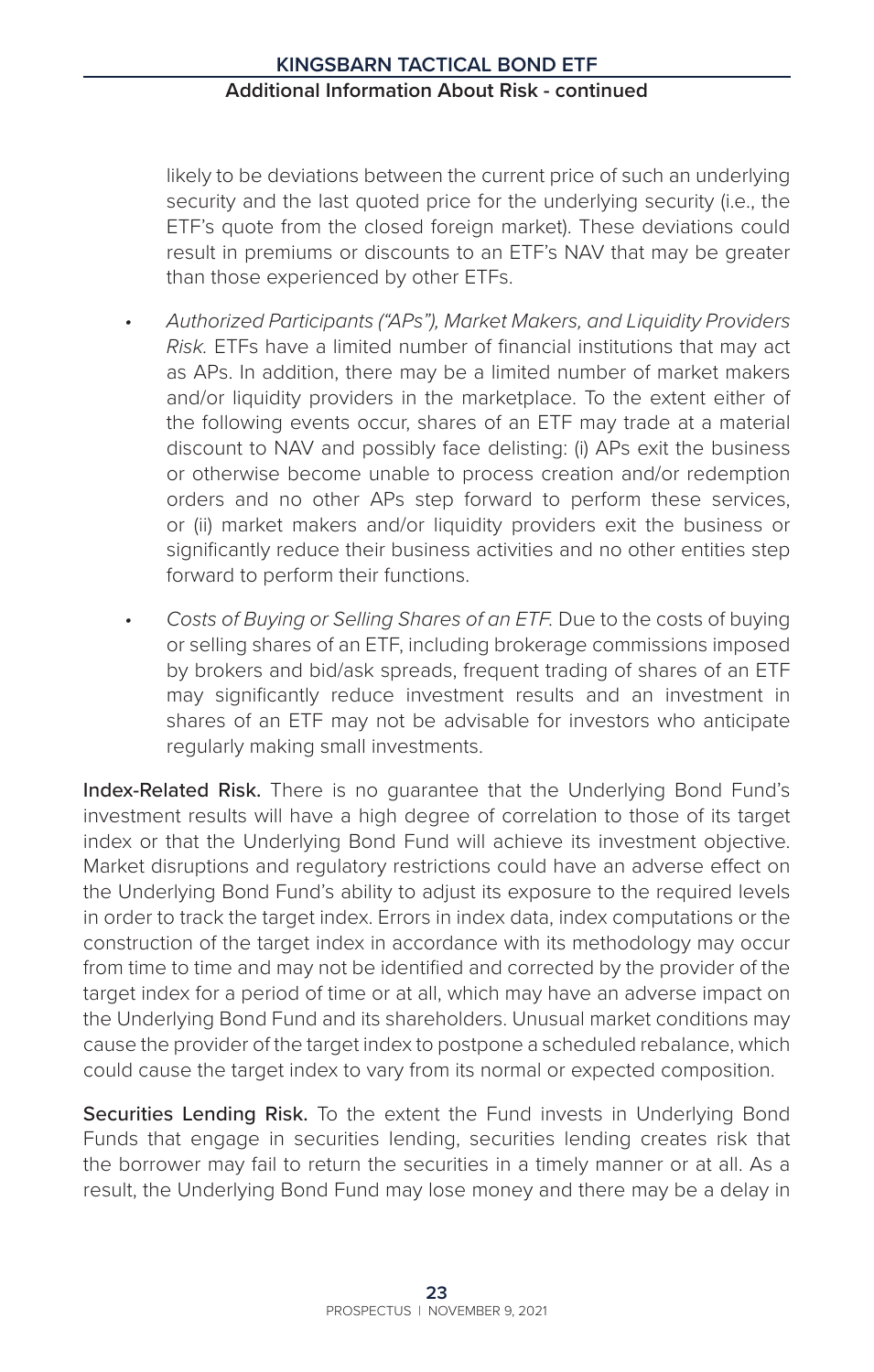recovering the loaned securities. The Underlying Bond Fund could also lose money if it does not recover the securities and/or the value of the collateral falls, including the value of investments made with cash collateral. Securities lending also may have certain adverse tax consequences.

Investment Risk. When you sell your shares of the Fund, they could be worth less than what you paid for them. Therefore, as with any investment, you may lose some or all of your investment by investing in the Fund.

New Fund Risk. The Fund is a new ETF and has only recently commenced operations. As a new fund, there can be no assurance that the Fund will grow to or maintain an economically viable size, in which case it could ultimately liquidate. The Fund's distributor does not maintain a secondary market in the Fund's shares.

New Adviser Risk. The Adviser has not previously managed an ETF. Accordingly, investors in the Fund bear the risk that the Adviser's inexperience may limit its effectiveness.

#### Other Risks for the Fund

Cyber Security Risk. Failures or breaches of the electronic systems of the Fund, the Adviser, the Sub-Adviser and/or the Fund's other service providers, market makers, APs or the Underlying Bond Funds and other issuers of securities in which the Fund invests have the ability to cause disruptions and negatively impact the Fund's business operations, potentially resulting in financial losses to the Fund and their shareholders. While the Fund has established business continuity plans and risk management systems seeking to address system breaches or failures, there are inherent limitations in such plans and systems. Furthermore, the Fund cannot control the cyber security plans and systems of the Fund's service providers, market makers, APs or Underlying Bond Funds and other issuers of securities in which the Fund invests.

Health Crisis Risk. A widespread health crisis, such as a global pandemic, could cause substantial market volatility, exchange trading suspensions or restrictions and closures of securities exchanges and businesses, impact the ability to complete redemptions, and adversely impact Fund performance. An outbreak of an infectious respiratory illness, COVID-19, caused by a novel coronavirus, was first detected in China in December 2019 and spread globally. As of the date of this prospectus, this outbreak has resulted in travel restrictions, closed international borders, enhanced health screenings at ports of entry and elsewhere, disruption of and delays in healthcare service preparation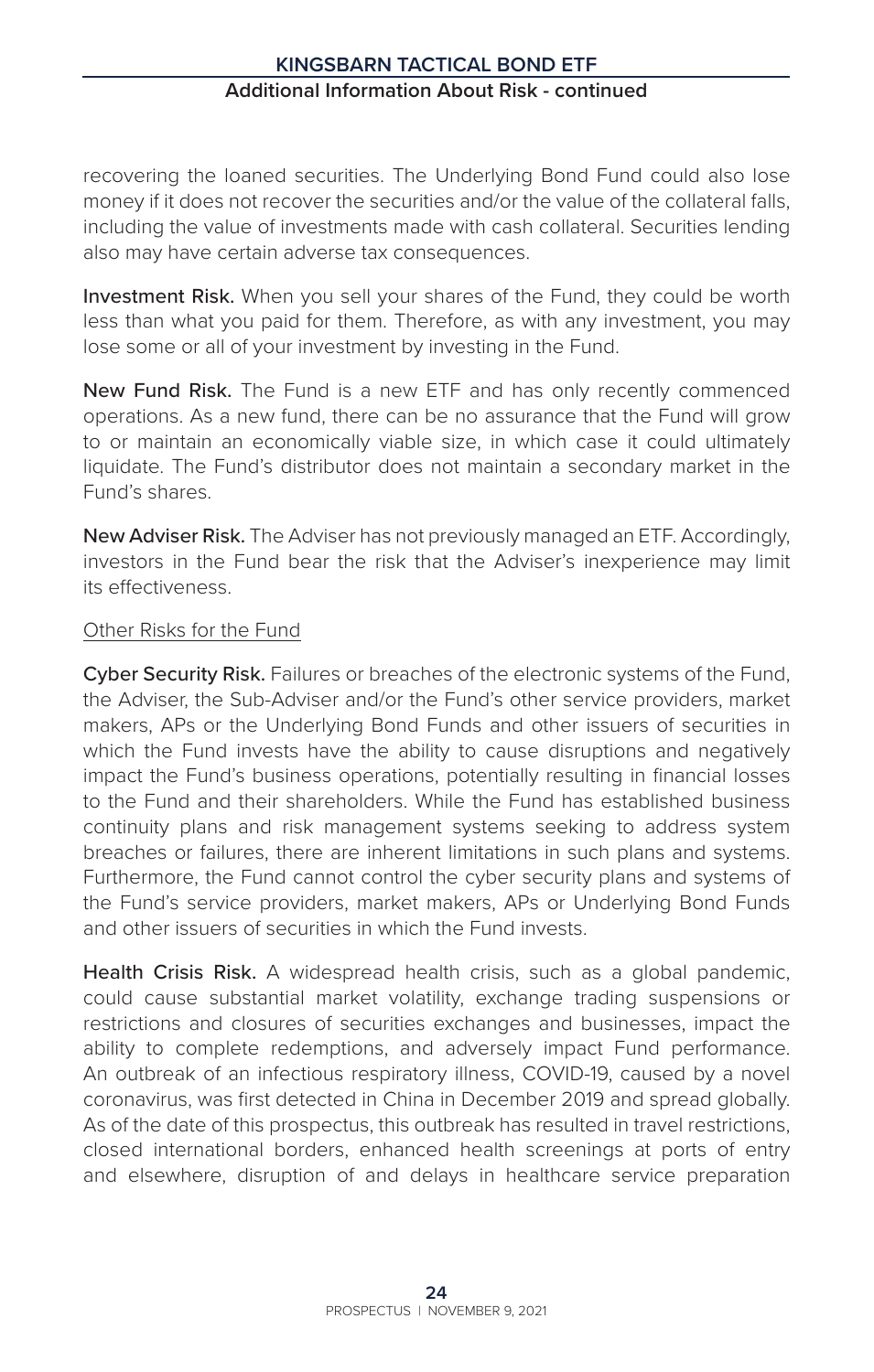and delivery, prolonged quarantines, cancellations, supply chain disruptions, disruptions in markets, lower consumer demand, layoffs, defaults and other significant economic impacts, as well as general concern and uncertainty. These types of market disruptions may adversely impact the Fund's investments, including impairing hedging activity to the extent the Fund engages in such activity, as expected correlations between related markets or instruments may no longer apply. In addition, to the extent the Fund invests in short-term instruments that have negative yields, the Fund's value may be impaired as a result. Any suspension of trading in markets in which the Fund invests will have an impact on the Fund and its investments and will impact the Fund's ability to purchase or sell securities in those markets. The impact of this outbreak has adversely affected the economies of many nations and the entire global economy and may impact individual issuers and capital markets in ways that cannot be foreseen. The duration of the outbreak and its effects cannot be determined with any certainty.

In the past, governmental and quasigovernmental authorities and regulators throughout the world have responded to major economic disruptions with a variety of fiscal and monetary policy changes, including direct capital infusions into companies and other issuers, new monetary policy tools, and lower interest rates. An unexpected or sudden reversal of these policies, or the ineffectiveness of such policies, is likely to increase market volatility, which could adversely affect the Fund's investments.

The outbreak could also impair the information technology and other operational systems upon which the Fund's service providers rely and could otherwise disrupt the ability of employees of the Fund's service providers to perform critical tasks relating to the Fund. Other infectious illness outbreaks that may arise in the future could have similar or other unforeseen effects. Public health crises may exacerbate other pre-existing political, social, and economic risks in certain countries or globally.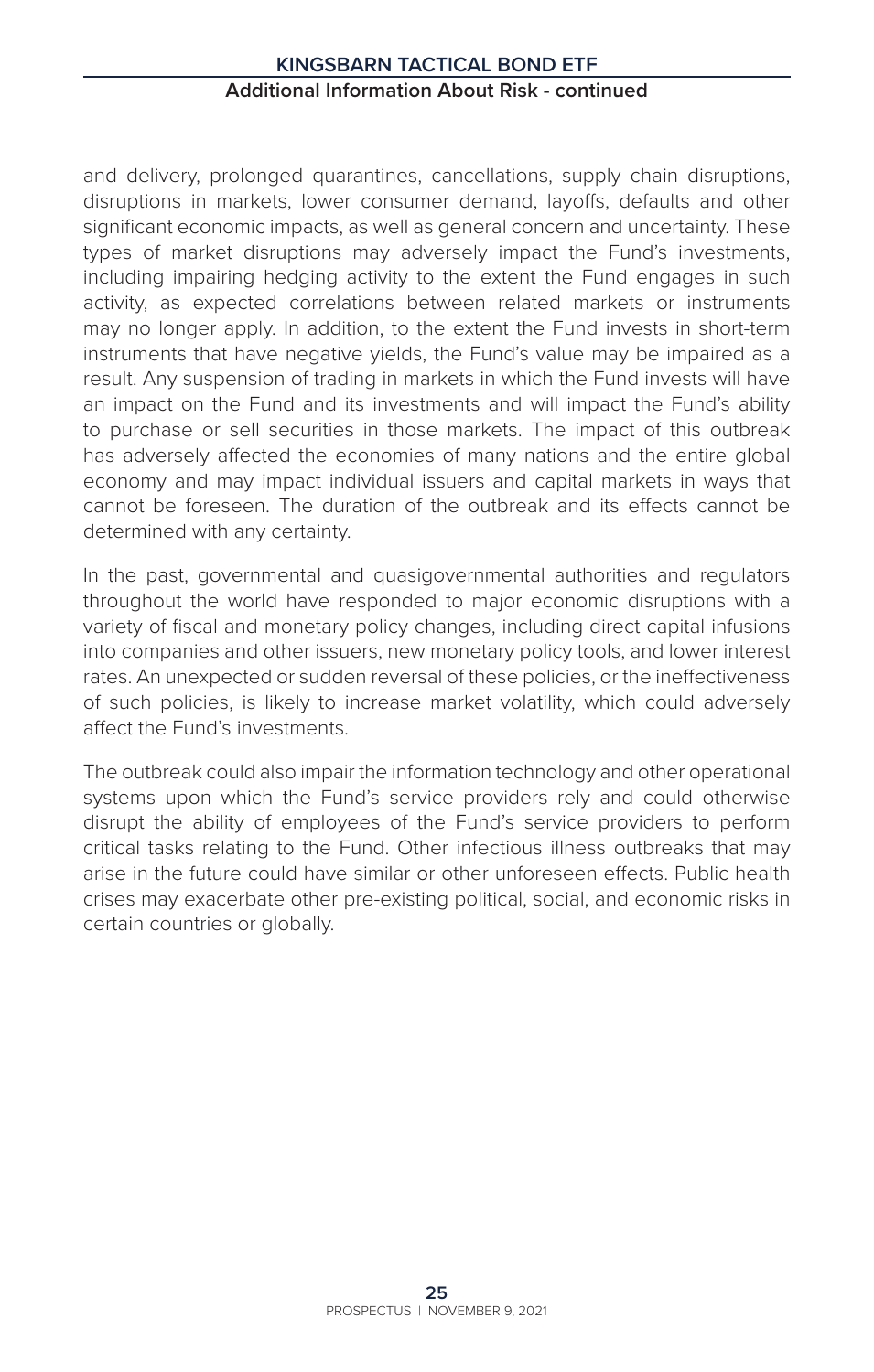#### **Kingsbarn Tactical Bond ETF Management**

*The Investment Adviser.* Kingsbarn Capital Management, LLC (the "Adviser"), 1645 Village Center Circle, Suite 200, Las Vegas, Nevada 89134, is the investment adviser for the Fund. The Adviser is registered as an investment adviser under the Investment Advisers Act of 1940, as amended. The Adviser is a limited liability company and was organized in Rhode Island.

Under the Investment Advisory Agreement between the Adviser and the Trust, on behalf of the Fund (the "Investment Advisory Agreement"), the Adviser is responsible for the day-to-day management of each of the Fund's investments. The Adviser also: (i) furnishes the Fund with office space and certain administrative services; (ii) provides quidance and policy direction in connection with its daily management of the Fund's assets, subject to the authority of the Board; and (iii) is responsible for oversight of the Sub-Adviser. For its services, the Adviser is entitled to receive an annual management fee calculated daily and payable monthly, at the annual rate of 1.25% of the Fund's average daily net assets.

Under the Investment Advisory Agreement, the Adviser has agreed, at its own expense and without reimbursement from the Fund, to pay all expenses of the Fund, except for: the fee paid to the Adviser pursuant to the Investment Advisory Agreement, distribution fees or expenses under a Rule 12b-1 plan (if any), interest expenses, taxes, acquired fund fees and expenses, brokerage commissions and any other portfolio transaction related expenses and fees arising out of transactions effected on behalf of the Fund, credit facility fees and expenses, including interest expenses, and litigation and indemnification expenses and other extraordinary expenses not incurred in the ordinary course of the Fund's business. The Adviser has contractually agreed to waive its management fee to an annual rate of 0.95% of the average daily net assets of the Fund until March 31, 2023 and the Adviser may not terminate this arrangement prior to that date.

*The Sub-Adviser.* The Adviser has retained Vident Investment Advisory, LLC (the "Sub-Adviser"), located at 1125 Sanctuary Parkway, Suite 515, Alpharetta, Georgia 30009, to serve as sub-adviser for the Fund. The Sub-Adviser was established in 2014 and is a wholly-owned subsidiary of Vident Financial, LLC. Vident Financial, LLC was formed in 2013 to develop and license investment market solutions (indices and funds) based on strategies that combine sophisticated risk-balancing methodologies, economic freedom metrics, valuation, and investor behavior. For its services, the Sub-Adviser is paid a sub-advisory fee by the Adviser, which is calculated daily and payable monthly as a percentage of the Fund's average daily net assets, at the annual rate of 0.045% on assets up to \$250,000,000, 0.04% on assets from \$250,000,000 to \$500,000,000, and 0.035% on assets in excess of \$500,000,000, subject to a minimum annual fee of \$25,000.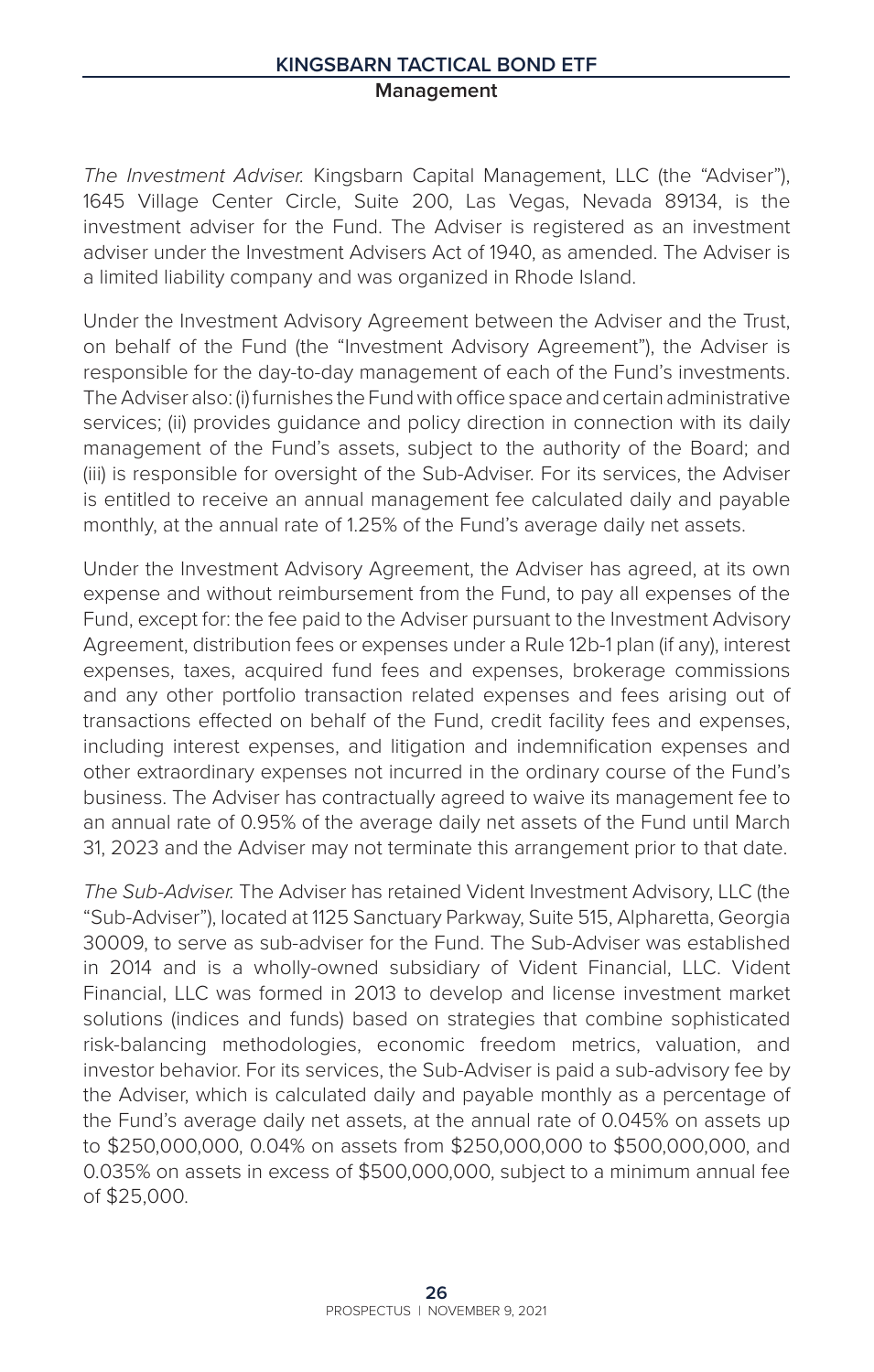A discussion regarding the basis for the Board approving the Investment Advisory Agreement and Sub-Advisory Agreement for the Fund will be available in the Fund's semi-annual report for the period ending May 31, 2022, once that report is produced.

#### The Portfolio Managers

Steven Todd Ruoff has been Managing Director of the Adviser since 2021 and Partner and Portfolio Manager of Duration Capital LLC, a research and investment firm, since 2014.

Stephen Haley Scott, Jr. has been Managing Director of the Adviser since 2021 and Partner and Portfolio Manager of Duration Capital LLC since 2014.

The SAI provides additional information about the portfolio managers' compensation, other accounts managed by the portfolio managers', and the portfolio managers' ownership in the Fund.

#### The Trust

The Fund is a series of the ETF Opportunities Trust, an open-end management investment company organized as a Delaware statutory trust on March 18, 2019. The Board supervises the operations of the Fund according to applicable state and federal law, and the Board is responsible for the overall management of the Fund's business affairs.

#### Portfolio Holdings

A description of the Fund's policies and procedures with respect to the disclosure of the Fund's portfolio securities is available in the SAI. Complete holdings (as of the dates of such reports) are available in reports on Form N-PORT and Form N-CSR filed with the SEC.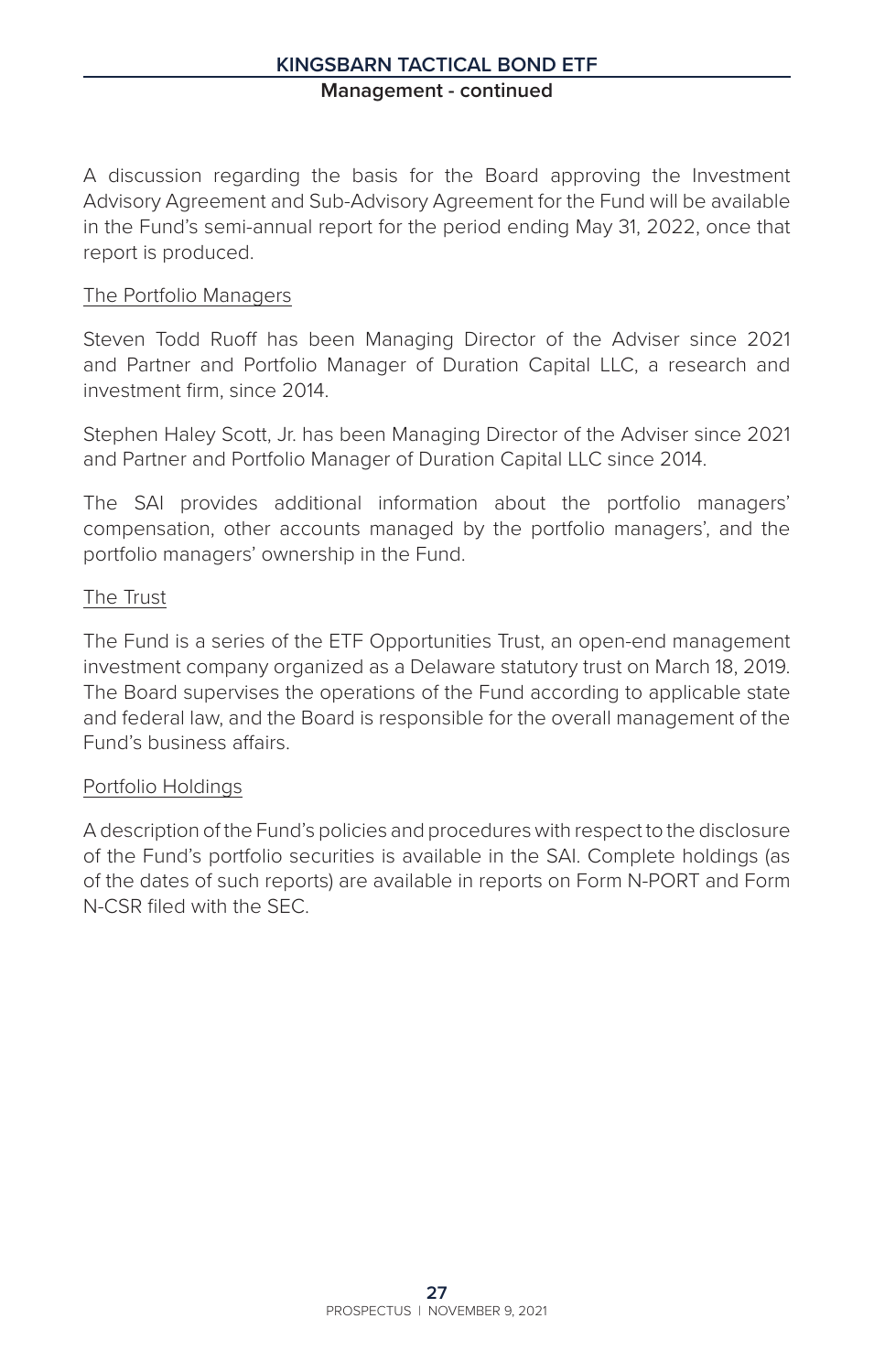# **Kingsbarn Tactical Bond ETF How to Buy and Sell Shares**

Shares of the Fund is listed for trading on the Exchange. Share prices are reported in dollars and cents per share. Shares can be bought and sold on the secondary market throughout the trading day like other publicly traded shares and shares typically trade in blocks of less than a Creation Unit. There is no minimum investment required. shares may only be purchased and sold on the secondary market when the Exchange is open for trading. The Exchange is open for trading Monday through Friday and is closed on weekends and the following holidays, as observed: New Year's Day, Martin Luther King, Jr. Day, Presidents' Day, Good Friday, Memorial Day, Independence Day, Labor Day, Thanksgiving Day and Christmas Day.

When buying or selling shares through a broker, you will incur customary brokerage commissions and charges, and you may pay some or all of the spread between the bid and the offered price in the secondary market on each leg of a round trip (purchase and sale) transaction.

APs may acquire shares directly from the Fund, and APs may tender their shares for redemption directly to the Fund, at NAV per share only in large blocks, or Creation Units, of at least 10,000 shares. Purchases and redemptions directly with the Fund must follow the Fund's procedures, which are described in the SAI.

Under normal circumstances, the Fund will pay out redemption proceeds to a redeeming AP within one day after the AP's redemption request is received, in accordance with the process set forth in the Fund's SAI and in the agreement between the AP and the Fund's distributor. However, the Fund reserves the right, including under stressed market conditions, to take up to seven days after the receipt of a redemption request to pay an AP, all as permitted by the 1940 Act. The Fund's anticipates regularly meeting redemption requests primarily through in-kind redemptions. However, the Fund reserves the right to pay all or a portion of redemption proceeds to an AP in cash. Cash used for redemptions will be raised from the sale of portfolio assets or may come from existing holdings of cash or cash equivalents.

The Fund may liquidate and terminate at any time without shareholder approval.

#### **Share Trading Prices**

The approximate value of shares, an amount representing on a per share basis the sum of the current market price of the securities accepted by the Fund in exchange for shares and an estimated cash component will be disseminated every 15 seconds throughout the trading day through the facilities of the Consolidated Tape Association. This approximate value should not be viewed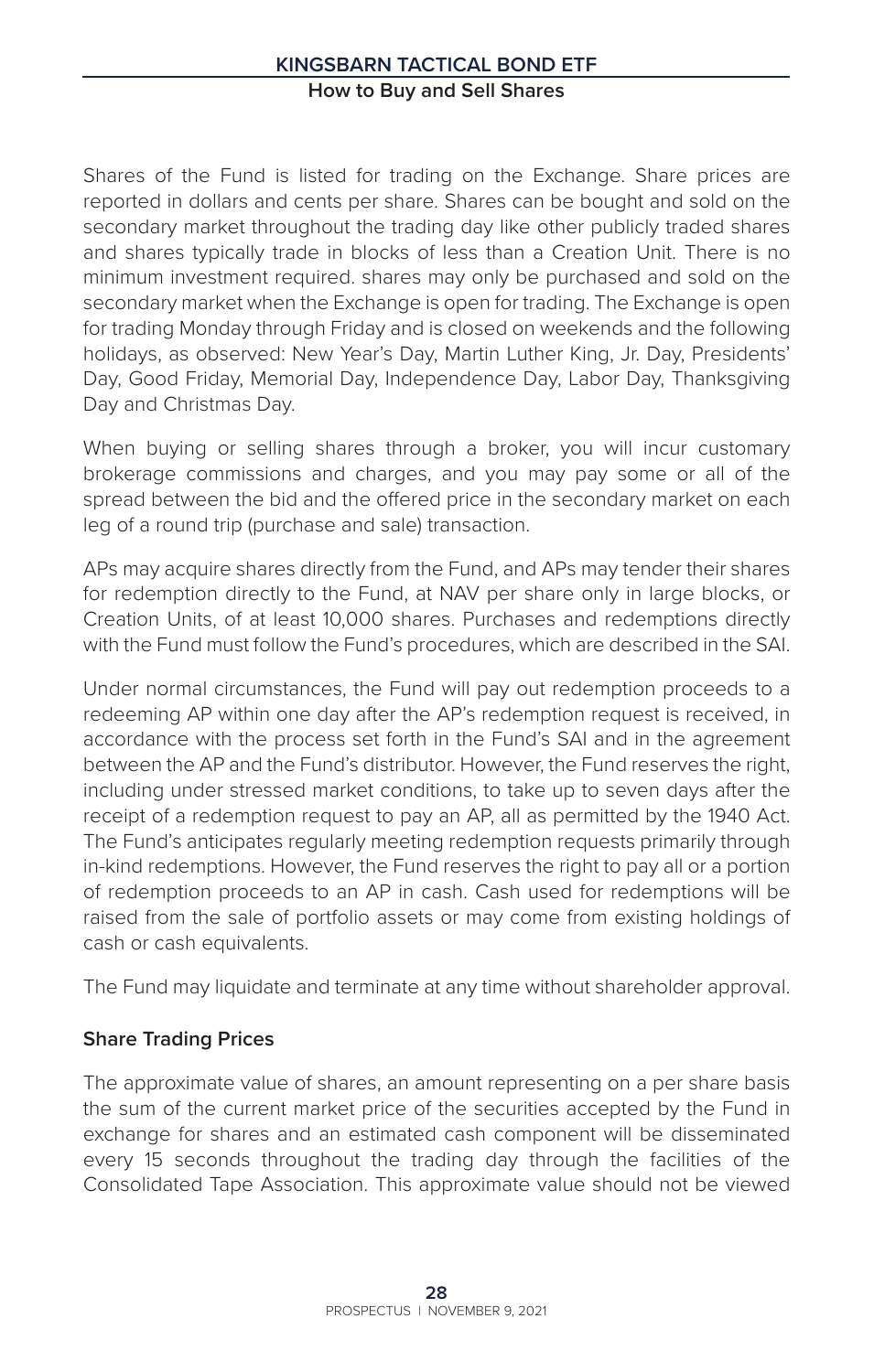as a "real-time" update of the NAV per share because the approximate value may not be calculated in the same manner as the NAV, which is computed once a day, generally at the end of the business day. The Fund is not involved in, or responsible for, the calculation or dissemination of the approximate value of the shares, and the Fund does not make any warranty as to the accuracy of these values.

# **Book Entry**

Shares are held in book entry form, which means that no stock certificates are issued. The Depository Trust Company ("DTC") or its nominee is the record owner of all outstanding shares and is recognized as the owner of all shares for all purposes.

Investors owning shares are beneficial owners as shown on the records of DTC or its participants. DTC serves as the securities depository for all shares. Participants in DTC include securities brokers and dealers, banks, trust companies, clearing corporations and other institutions that directly or indirectly maintain a custodial relationship with DTC. As a beneficial owner of shares, you are not entitled to receive physical delivery of stock certificates or to have shares registered in your name, and you are not considered a registered owner of shares. Therefore, to exercise any right as an owner of shares, you must rely upon the procedures of DTC and its participants. These procedures are the same as those that apply to any other securities that you hold in book entry or "street name" form.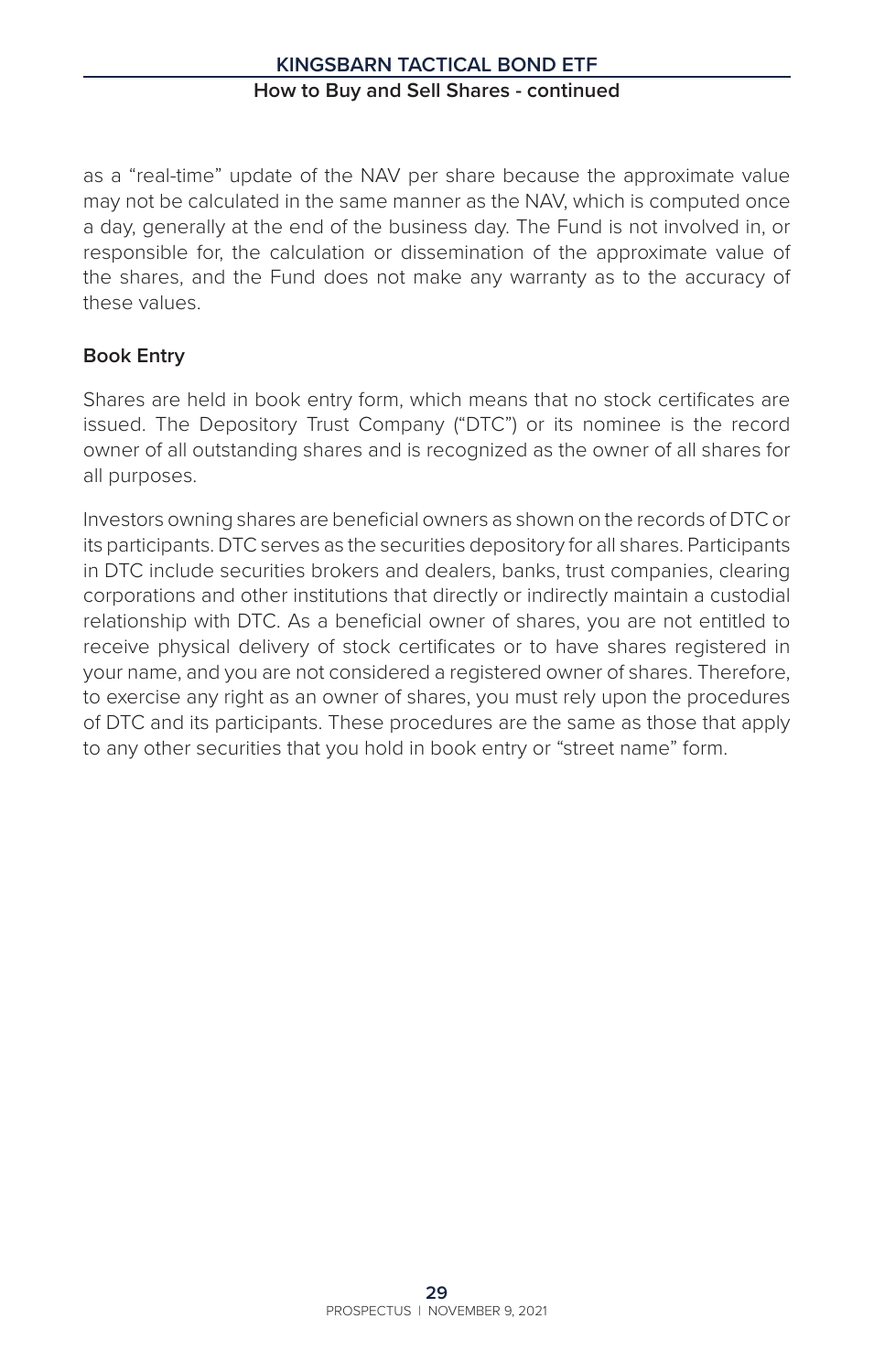# **Kingsbarn Tactical Bond ETF Frequent Purchases and Redemptions of Fund Shares**

Shares can only be purchased and redeemed directly from the Fund in Creation Units by APs, and the vast majority of trading in shares occurs on the secondary market. Because the secondary market trades do not directly involve the Fund, it is unlikely those trades would cause the harmful effects of market timing, including dilution, disruption of portfolio management, increases in the Fund's trading costs and the realization of capital gains. With regard to the purchase or redemption of Creation Units directly with the Fund, to the extent effected inkind (*i.e.*, for securities), those trades do not cause the harmful effects that may result from frequent cash trades. To the extent trades are effected in whole or in part in cash, those trades could result in dilution to the Fund and increased transaction costs, which could negatively impact the Fund's ability to achieve its investment objective. However, direct trading by APs is critical to ensuring that shares trade at or close to NAV. The Fund also employ fair valuation pricing to minimize potential dilution from market timing. In addition, the Fund imposes transaction fees on purchases and redemptions of shares to cover the custodial and other costs incurred by the Fund in effecting trades. These fees increase if an investor substitutes cash in part or in whole for securities, reflecting the fact that the Fund's trading costs increase in those circumstances. Given this structure, the Trust has determined that it is not necessary to adopt policies and procedures to detect and deter market timing of the Shares.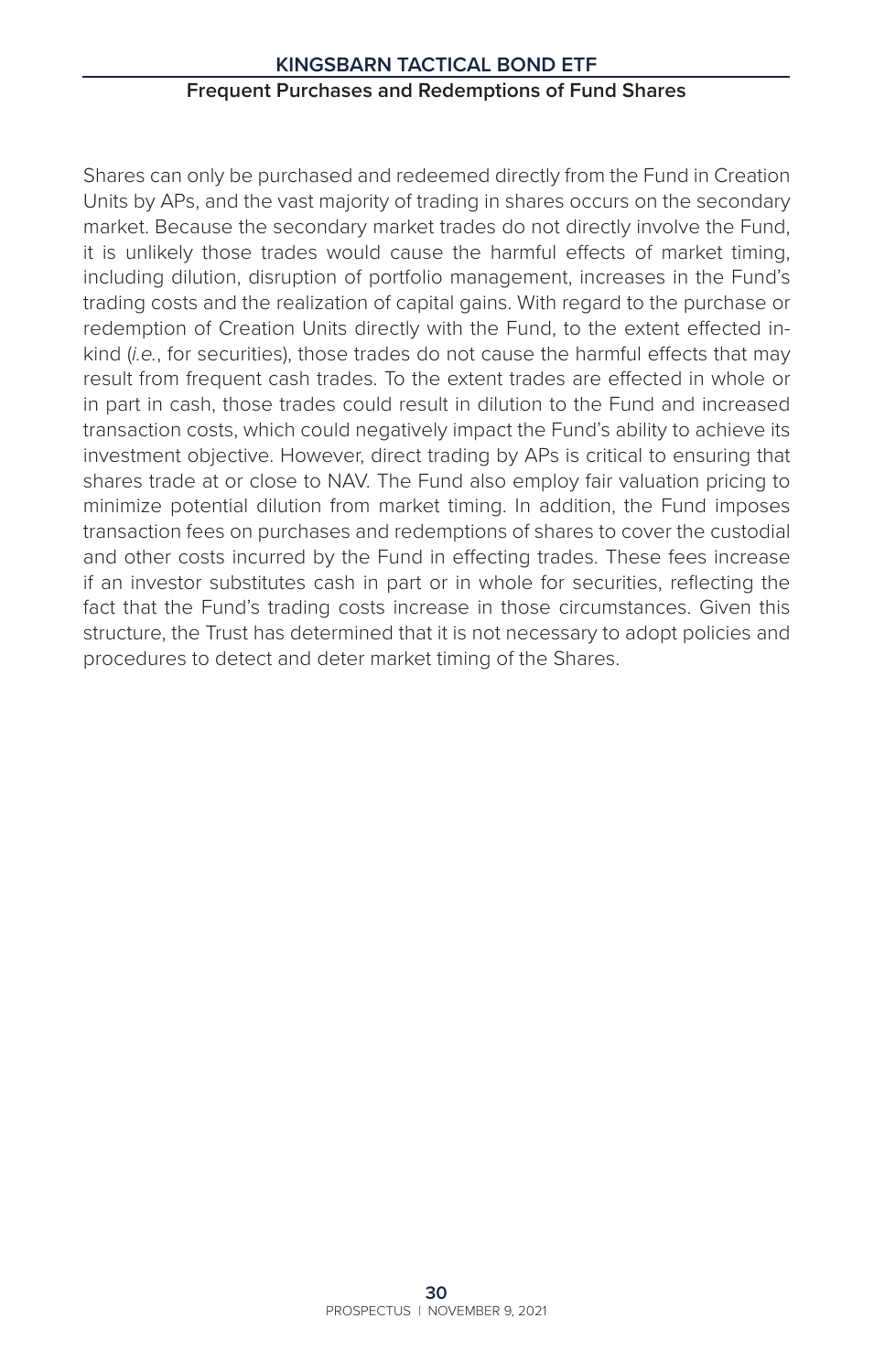# **Kingsbarn Tactical Bond ETF Dividends, Other Distributions and Taxes**

Shares are traded throughout the day in the secondary market on a national securities exchange on an intra-day basis and are created and redeemed inkind and/or for cash in Creation Units at each day's next calculated NAV. In-kind arrangements are designed to protect ongoing shareholders from the adverse effects on the Fund's portfolio that could arise from frequent cash redemption transactions. However, similar to a conventional mutual fund, the Fund expects to typically satisfy redemptions in cash. This may result in the Fund selling portfolio securities to obtain cash to meet net fund redemptions which can have an adverse tax impact on taxable shareholders. These sales may generate taxable gains for the ongoing shareholders of the fund, whereas the shares' inkind redemption mechanism generally will not lead to a tax event for the Fund or its ongoing shareholders.

Ordinarily, dividends from net investment income, if any, are declared and paid quarterly by the Fund. The Fund will distribute its net realized capital gains, if any, to shareholders annually. The Fund may also pay a special distribution at the end of a calendar year to comply with federal tax requirements.

No dividend reinvestment service is provided by the Fund. Broker-dealers may make available the DTC book-entry Dividend Reinvestment Service for use by beneficial owners of the Fund for reinvestment of their dividend distributions. Beneficial owners should contact their broker to determine the availability and costs of the service and the details of participation therein. Brokers may require beneficial owners to adhere to specific procedures and timetables. If this service is available and used, dividend distributions of both income and realized gains will be automatically reinvested in additional whole shares of the Fund purchased in the secondary market.

Distributions in cash may be reinvested automatically in additional whole shares only if the broker through whom you purchased shares makes such option available.

# **Taxes**

As with any investment, you should consider how your investment in shares will be taxed. The tax information in this Prospectus is provided as general information. You should consult your own tax professional about the tax consequences of an investment in shares.

Unless your investment in Shares is made through a tax-exempt entity or taxdeferred retirement account, such as an individual retirement account, you need to be aware of the possible tax consequences when:

The Fund makes distributions.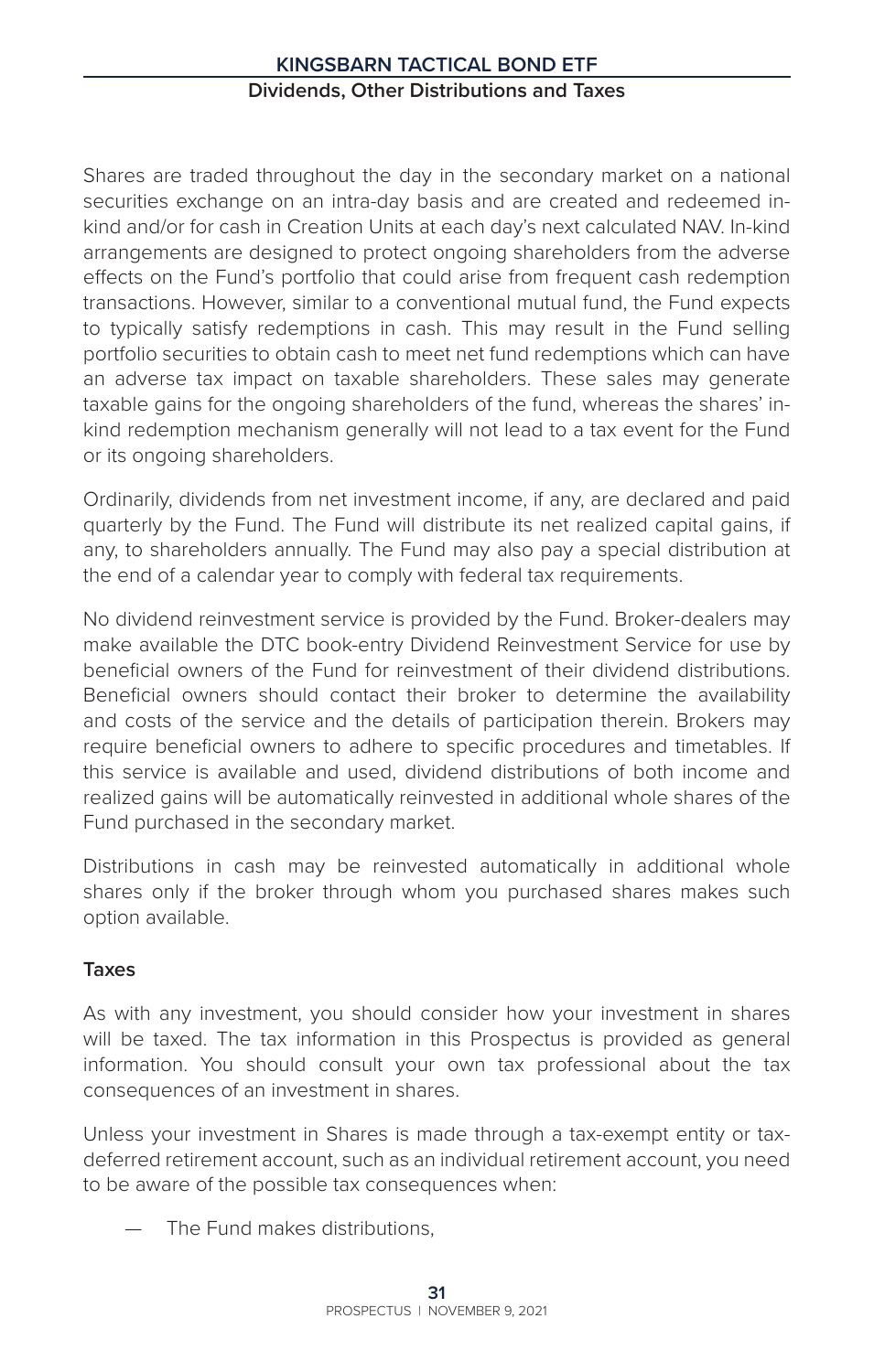- You sell your shares listed on the Exchange, and
- You purchase or redeem Creation Units.

# **Taxes on Distributions**

Distributions from the Fund's net investment income, including net short-term capital gains, if any, are taxable to you as ordinary income, except that the Fund's dividends attributable to its "qualified dividend income" (*i.e*., dividends received on stock of most domestic and certain foreign corporations with respect to which the Fund satisfies certain holding period and other restrictions), if any, generally are subject to federal income tax for non-corporate shareholders who satisfy those restrictions with respect to their shares at the rate for net capital gain. A part of the Fund's dividends also may be eligible for the dividends-received deduction allowed to corporations -- the eligible portion may not exceed the aggregate dividends the Fund receives from domestic corporations subject to federal income tax (excluding REITs) and excludes dividends from foreign corporations -- subject to similar restrictions. However, dividends a corporate shareholder deducts pursuant to that deduction are subject indirectly to the federal alternative minimum tax. Note that in light of the Fund's investment objective, it does not expect a large portion of its dividends from the Fund's net investment income to qualify as "qualified dividend income" or qualify for the dividends-received deduction.

A higher portfolio turnover rate may indicate higher transaction costs and may result in higher taxes when Fund shares are held in a taxable account. These costs, which are not reflected in annual Fund operating expenses affect the Fund's performance.

In general, your distributions are subject to federal income tax when they are paid, whether you take them in cash or reinvest them in the Fund (if that option is available). Distributions reinvested in additional shares through the means of a dividend reinvestment service, if available, will be taxable to shareholders acquiring the additional shares to the same extent as if such distributions had been received in cash. Distributions of net long-term capital gains, if any, in excess of net short-term capital losses are taxable as long-term capital gains, regardless of how long you have held the shares.

Distributions in excess of the Fund's current and accumulated earnings and profits are treated as a tax-free return of capital to the extent of your basis in the shares and as capital gain thereafter. A distribution will reduce the Fund's NAV per share and may be taxable to you as ordinary income or capital gain (as described above) even though, from an investment standpoint, the distribution may constitute a return of capital.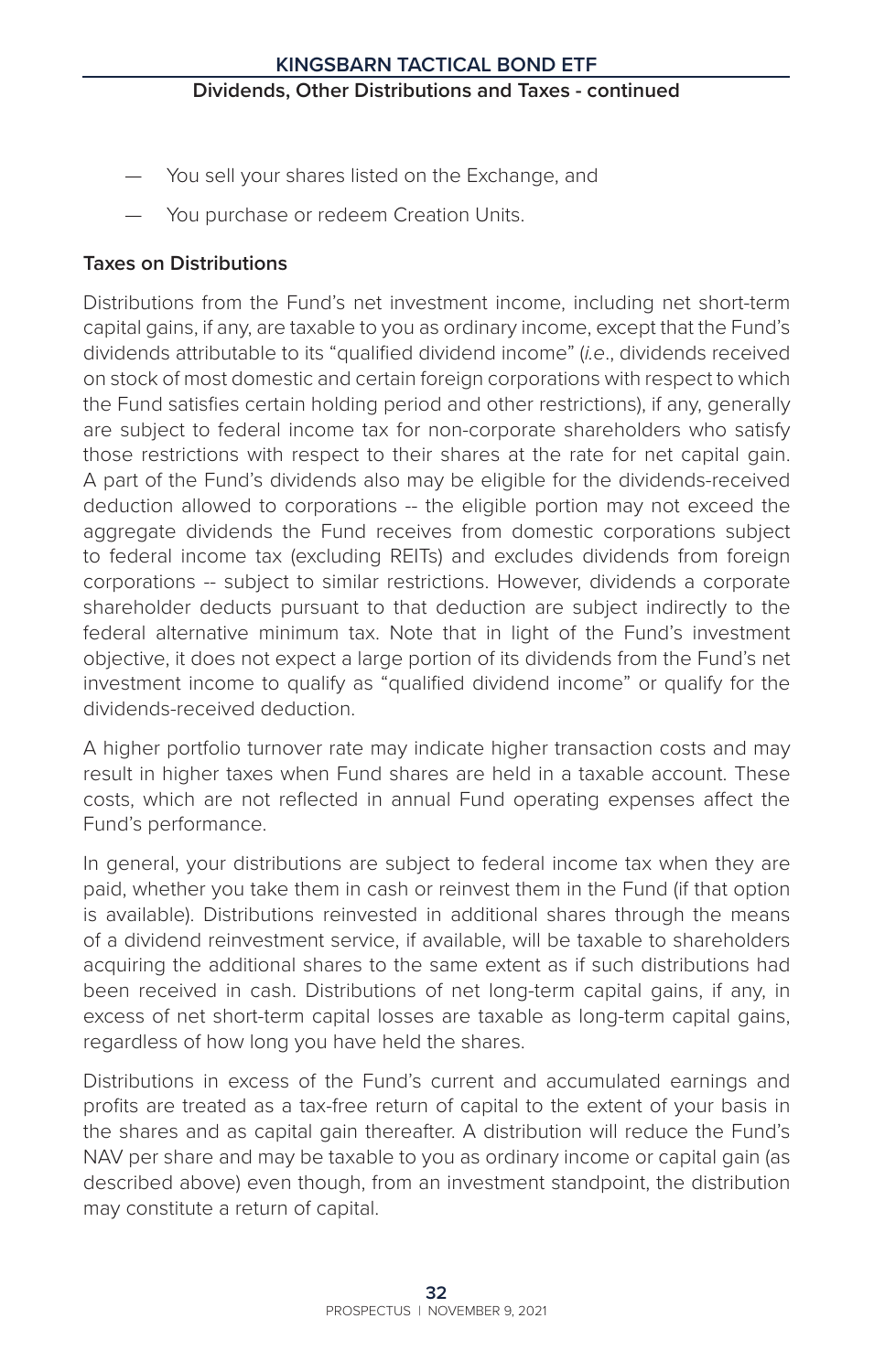By law, the Fund is required to withhold 24% of your distributions and redemption proceeds if you have not provided the Fund with a correct Social Security number or other taxpayer identification number and in certain other situations.

# **Taxes on Exchange-Listed Share Sales**

Any capital gain or loss realized upon a sale of shares is generally treated as long-term capital gain or loss if the shares have been held for more than one year and as short-term capital gain or loss if the shares have been held for one year or less. The ability to deduct capital losses from sales of shares may be limited.

# **Taxes on Purchase and Redemption of Creation Units**

An Authorized Participant who exchanges securities for Creation Units generally will recognize a gain or a loss equal to the difference between the market value of the Creation Units at the time of the exchange and the sum of the exchanger's aggregate basis in the securities surrendered plus any Cash Component it pays. An Authorized Participant who exchanges Creation Units for securities will generally recognize a gain or loss equal to the difference between the exchanger's basis in the Creation Units and the sum of the aggregate market value of the securities received plus any cash equal to the difference between the NAV of the shares being redeemed and the value of the securities. The Internal Revenue Service ("IRS"), however, may assert that a loss realized upon an exchange of securities for Creation Units cannot be deducted currently under the rules governing "wash sales" or for other reasons. Persons exchanging securities should consult their own tax advisor with respect to whether wash sale rules apply and when a loss might be deductible.

Any capital gain or loss realized upon redemption of Creation Units is generally treated as long-term capital gain or loss if the shares have been held for more than one year and as short-term capital gain or loss if the shares have been held for one year or less.

If you purchase or redeem Creation Units, you will be sent a confirmation statement showing how many shares you purchased or sold and at what price. See "Tax Status" in the SAI for a description of the newly effective requirement regarding basis determination methods applicable to share redemptions and the Fund's obligation to report basis information to the IRS.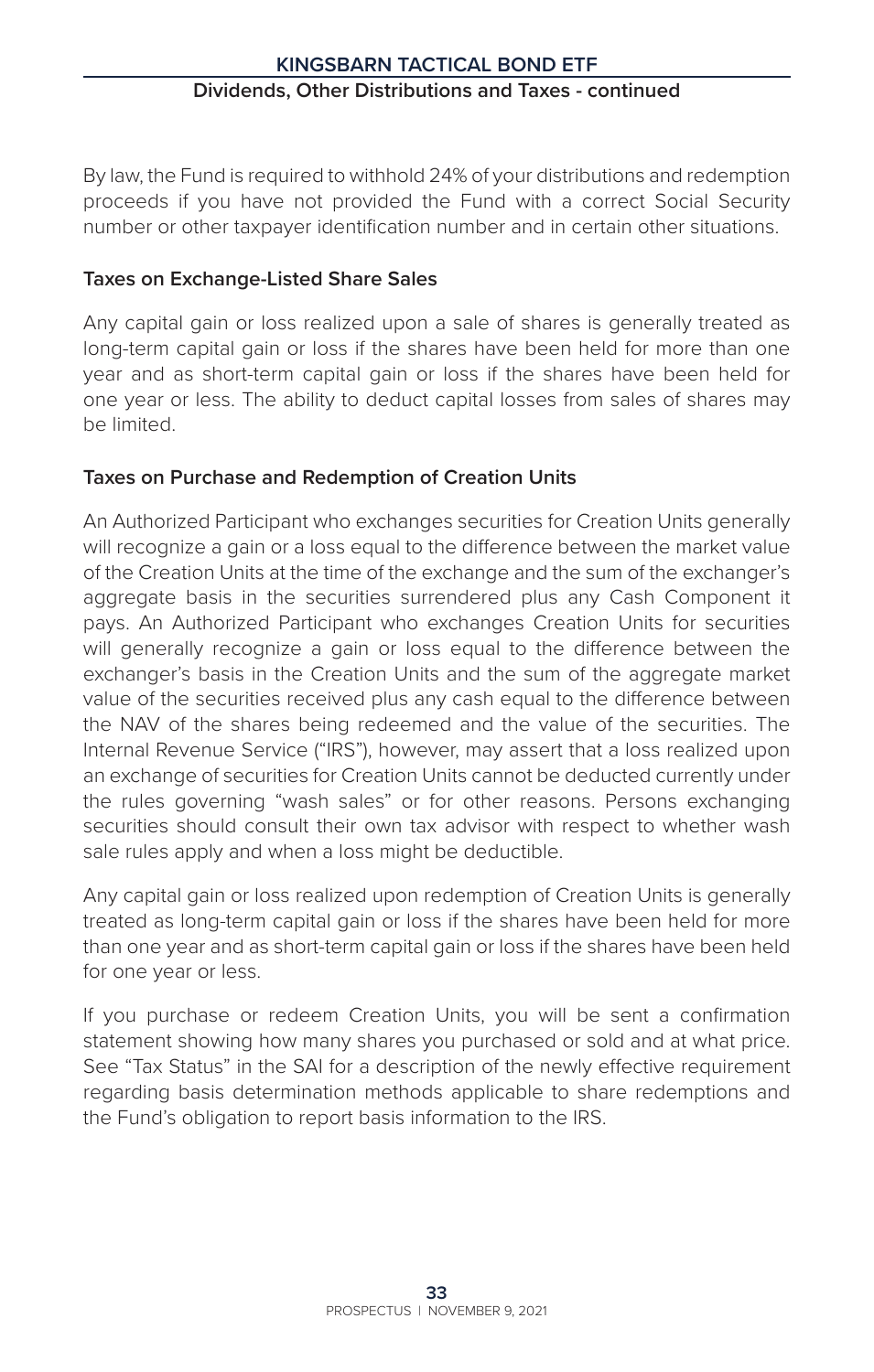# **Kingsbarn Tactical Bond ETF Dividends, Other Distributions and Taxes - continued**

At the time this prospectus was prepared, there were various legislative proposals under consideration that would amend the Internal Revenue Code. At this time, though, it is not possible to determine whether any of these proposals will become law and how these changes might affect the Fund or its shareholders.

The foregoing discussion summarizes some of the possible consequences under current federal tax law of an investment in the Fund. It is not a substitute for personal tax advice. Consult your personal tax advisor about the potential tax consequences of an investment in the shares under all applicable tax laws. See "Tax Status" in the SAI for more information.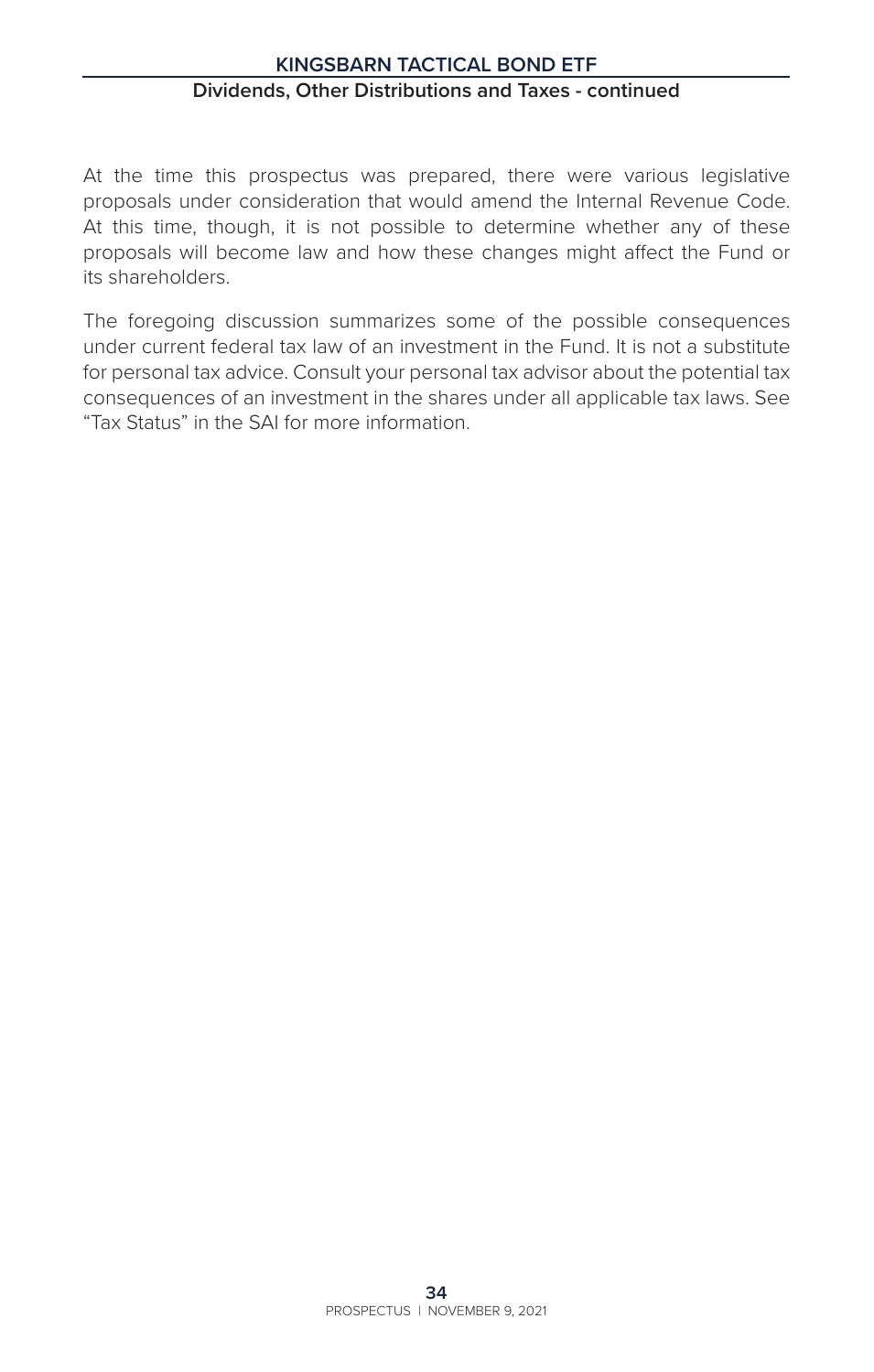# **Kingsbarn Tactical Bond ETF Fund Service Providers**

*Commonwealth Fund Services, Inc.* (the "Administrator") is the Fund's administrator. The firm is primarily in the business of providing administrative services to retail and institutional mutual funds and exchange-traded funds.

*Citi Fund Services Ohio, Inc.* ("Citi") serves as the Fund's fund accountant and transfer agent, and it provides certain other services to the Fund not provided by the Administrator. Citi is primarily in the business of providing administrative, fund accounting and transfer agent services to retail and institutional exchangetraded funds and mutual funds.

*Citibank, N.*A., serves as the Fund's custodian.

*Foreside Fund Services, LLC (the "Distributor") serves as the distributor of Creation Units for the Fund on an agency basis.* The Distributor does not maintain a secondary market in shares.

*Practus, LLP services as legal counsel to the Trust and the Fund.*

*Cohen & Company, Ltd.* serves as the Fund's independent registered public accounting firm. The independent registered public accounting firm is responsible for auditing the annual financial statements of the Fund.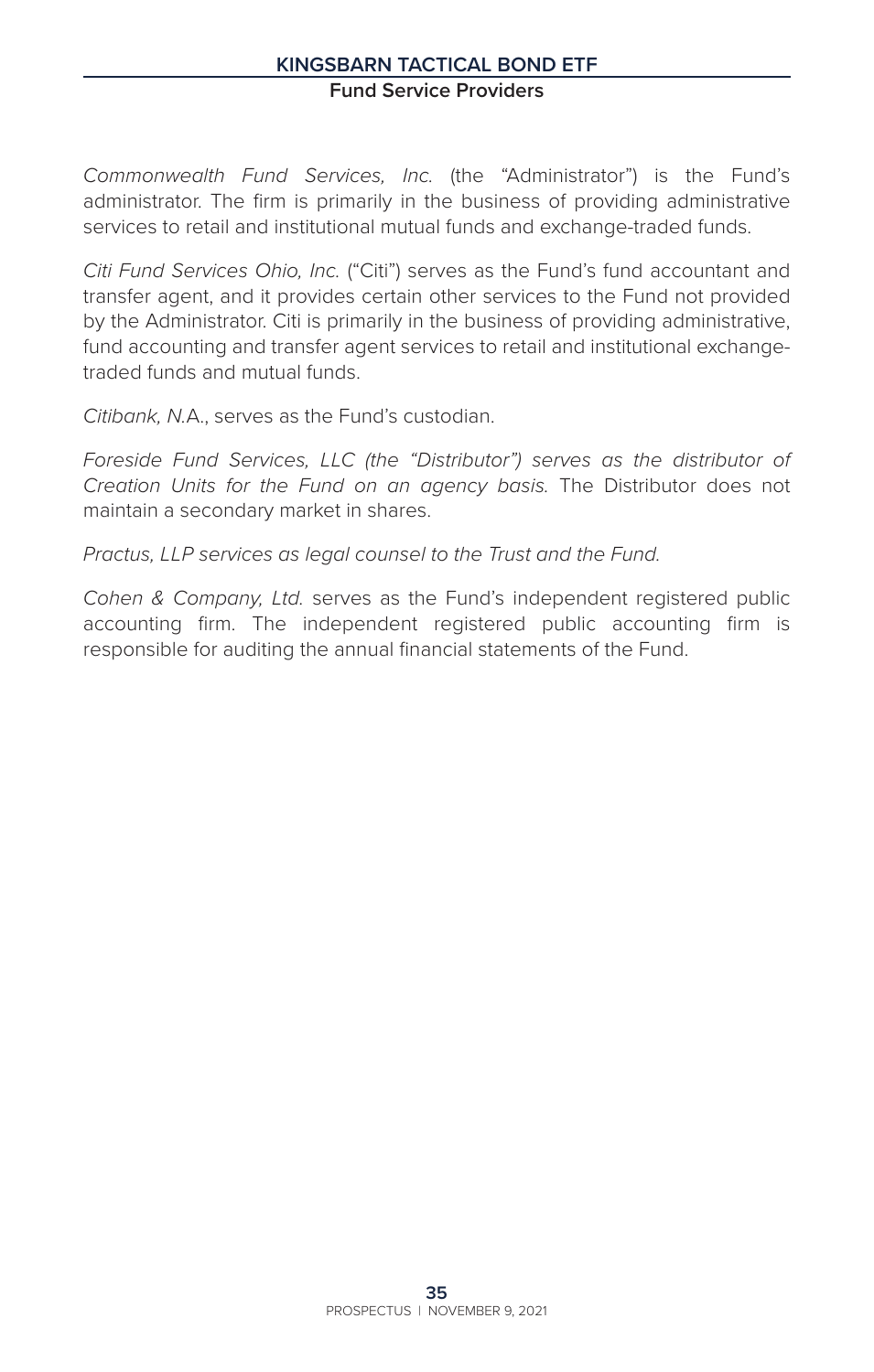# **Continuous Offering**

The method by which Creation Units of shares are created and traded may raise certain issues under applicable securities laws. Because new Creation Units of shares are issued and sold by the Fund on an ongoing basis, a "distribution," as such term is used in the Securities Act of 1933, as amended (the "Securities Act"), may occur at any point. Broker-dealers and other persons are cautioned that some activities on their part may, depending on the circumstances, result in their being deemed participants in a distribution in a manner which could render them statutory underwriters and subject them to the prospectus delivery requirement and liability provisions of the Securities Act.

For example, a broker-dealer firm or its client may be deemed a statutory underwriter if it takes Creation Units after placing an order with the Distributor, breaks them down into constituent shares and sells the shares directly to customers or if it chooses to couple the creation of a supply of new shares with an active selling effort involving solicitation of secondary market demand for shares. A determination of whether one is an underwriter for purposes of the Securities Act must take into account all the facts and circumstances pertaining to the activities of the broker-dealer or its client in the particular case, and the examples mentioned above should not be considered a complete description of all the activities that could lead to a characterization as an underwriter.

Broker-dealer firms should also note that dealers who are not "underwriters" but are effecting transactions in shares, whether or not participating in the distribution of shares, are generally required to deliver a prospectus. This is because the prospectus delivery exemption in Section 4(3) of the Securities Act is not available in respect of such transactions as a result of Section 24(d) of the 1940 Act. As a result, broker-dealer firms should note that dealers who are not "underwriters" but are participating in a distribution (as contrasted with engaging in ordinary secondary market transactions) and thus dealing with the shares that are part of an overallotment within the meaning of Section 4(3)(C) of the Securities Act, will be unable to take advantage of the prospectus delivery exemption provided by Section 4(3) of the Securities Act. For delivery of prospectuses to exchange members, the prospectus delivery mechanism of Rule 153 under the Securities Act is only available with respect to transactions on a national exchange.

Dealers effecting transactions in the shares, whether or not participating in this distribution, are generally required to deliver a Prospectus. This is in addition to any obligation of dealers to deliver a Prospectus when acting as underwriters.

#### **Premium/Discount Information**

When available, information regarding how often the Shares of the Fund traded on the Exchange at a price above (*i.e.* at a premium) or below (*i.e.* at a discount) the NAV of the Fund will be available at www.kingsbarncapital.com.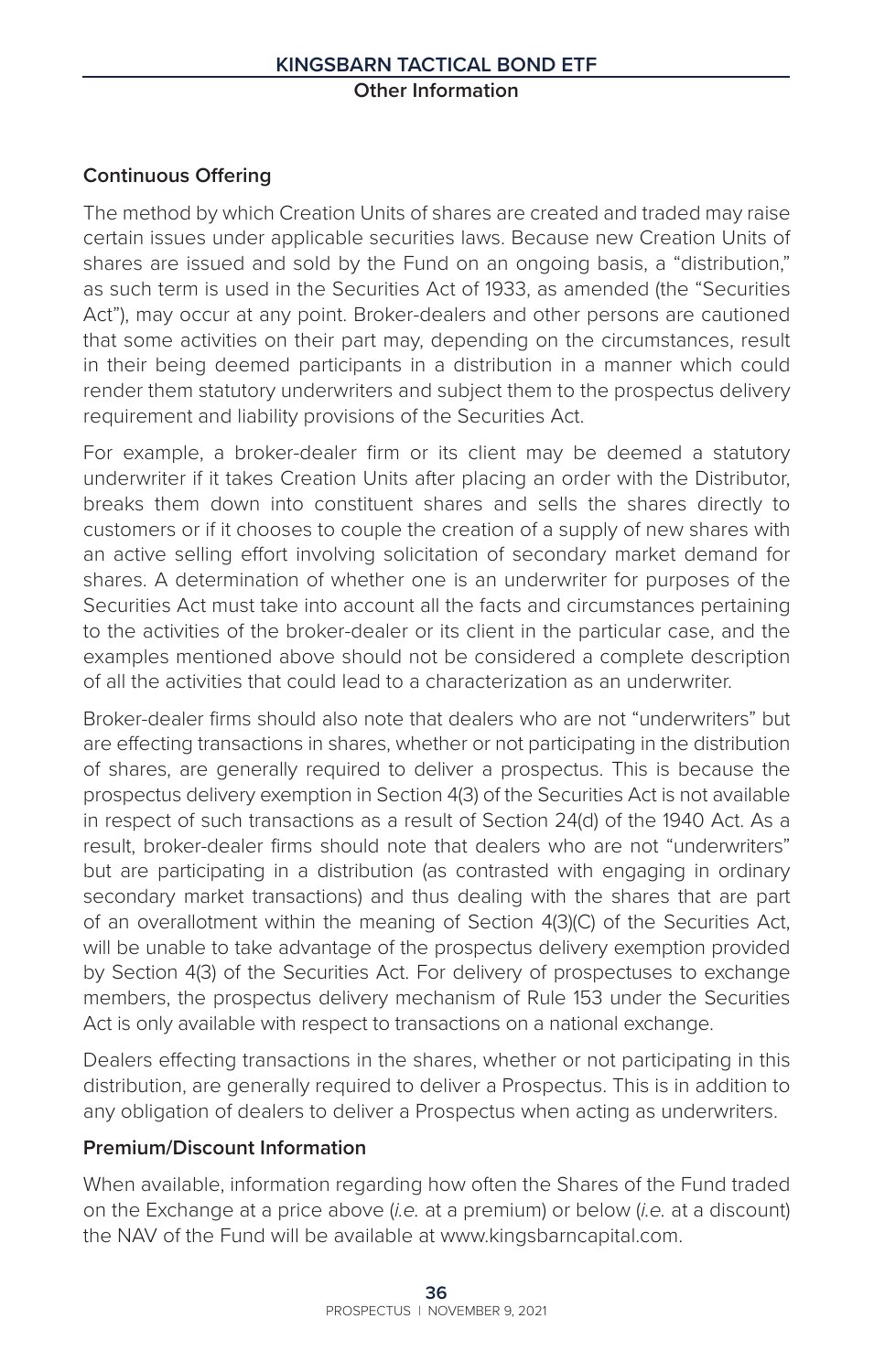# **Kingsbarn Tactical Bond ETF Financial Highlights**

Because the Fund has not yet completed an initial fiscal period as of the date hereof, no financial highlights are available. In the future, financial highlights will be presented in this section of the Prospectus.